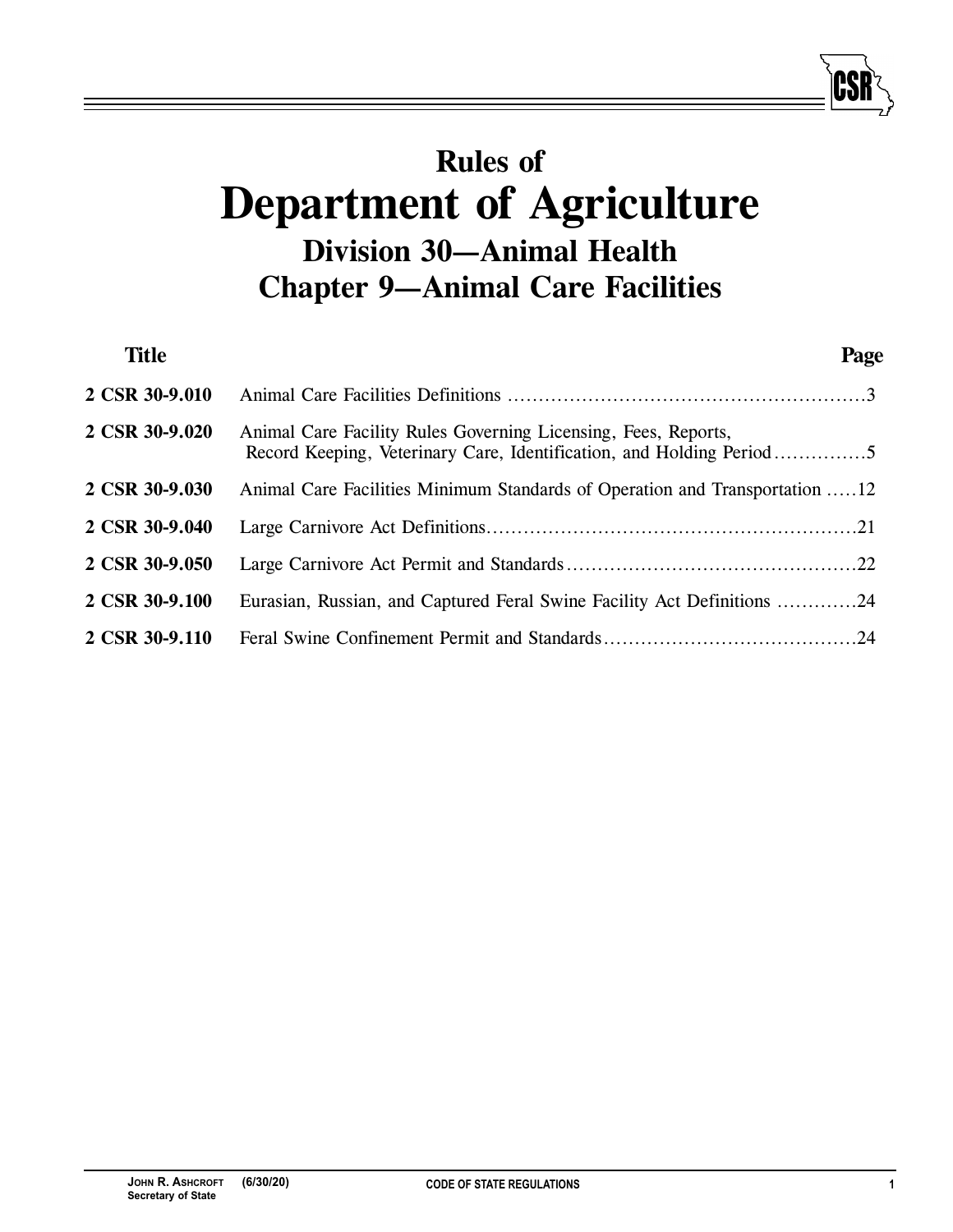

# **Title 2—DEPARTMENT OF AGRICULTURE Division 30—Animal Health Chapter 9—Animal Care Facilities**

## **2 CSR 30-9.010 Animal Care Facilities Definitions**

*PURPOSE: This rule defines terms used in licensing, operating, and inspecting animal care facilities.* 

(1) The terms defined in sections 273.325 and 273.345, RSMo, in addition to other relative terms pertaining to animal care will be applied for use in 2 CSR 30-9.020 and 2 CSR 30-9.030.

(2) Definitions. As used in 2 CSR 30-9.020 and 2 CSR 30-9.030, the following terms shall mean:

(A) ACFA means the Animal Care Facilities Act;

(B) Adequate food means the provision, at suitable intervals of not more than twelve (12) hours, unless the dietary requirements of the species requires a longer interval, of a quantity of wholesome foodstuff, suitable for the species and age, enough to maintain a reasonable level of nutrition in each animal. All foodstuffs must be served in a safe receptacle, dish, or container;

(C) Adequate housing means the continuous provision of a sanitary facility, protection from the extremes of weather conditions, proper ventilation, and appropriate space (depending on the species of animal) as defined by the regulations of the United States Department of Agriculture (USDA) and this rule;

(D) Adequate water means the provision of a supply of potable water in a safe receptacle, dish, or container. Water shall be provided continuously or at intervals suitable to the species (intervals shall not exceed eight (8) hours);

(E) Adequate rest between breeding cycles means, at minimum, ensuring that female dogs are not bred to produce more litters in any given period than what is recommended by a licensed veterinarian as appropriate for the species, age, and health of the dog;

(F) Adopter means a person who is legally competent to enter into a contract and who is adopting or buying a dog or cat from a releasing agency;

(G) Adult animal means any dog or cat that has reached the age of one hundred eighty (180) days or six (6) months or more;

(H) Animal means any dog or cat used or intended for use for research, teaching, testing, breeding, exhibition purposes, or as a pet;

(I) Animal shelter means a facility used to house or contain animals, operated or maintained by an incorporated humane society, animal welfare society, society for the prevention of cruelty to animals, or other notfor-profit organization. An animal shelter is devoted to the welfare, protection, and humane treatment of animals; or a person whose primary purpose is to act as an animal rescue, to collect and care for unwanted animals, or to offer them for adoption is also included in this definition;

(J) Animal welfare official means any licensed veterinarian designated by and under the supervision of the state veterinarian, who administers or assists in the administration of the ACFA, or any appointee of the director and shall include all deputy state veterinarians;

(K) Attending veterinarian means any Doctor of Veterinary Medicine who has a valid license to practice veterinary medicine in Missouri issued by the Missouri Veterinary Medical Board and who has a written agreement to perform specified services for a licensee;

(L) Auction means any person selling any consignment of  $dog(s)$  or cat(s) to the highest bidder. This shall include any means, procedure, or practice in which the ownership of a dog or cat is conveyed from one (1) person to another by any type or method of bidding process. Auction sales shall be considered as brokers and must be licensed as dealers under the ACFA;

(M) Boarding kennel means a place or establishment, other than a pound or animal shelter, where animals, not owned by the proprietor, are sheltered, fed, and watered in return for a consideration. This term shall include all boarding activities regardless of name used, such as, but not limited to, pet sitters. However, boarding kennel shall not include hobby or show breeders who board intact females for a period of time for the sole purpose of breeding the intact females, and shall not include individuals who temporarily, and not in the normal course of business, board or care for animals owned by other individuals;

(N) Business hours means a reasonable number of hours between seven o'clock in the morning and seven o'clock in the evening (7:00 a.m.–7:00 p.m.), Monday through Friday, except legal state holidays, each week of the year, during which inspections may be made;

(O) Carrier means the operator of any airline, aircraft, railroad, motor carrier, shipping line, or other enterprise which is engaged in the business of transporting any animals for hire;

(P) Cat means any live or dead *Felis catus*; (Q) Commercial breeder means a person, other than a hobby or show breeder, engaged in the business of breeding animals for sale or for exchange in return for a consideration, and who harbors more than three (3) intact females for the primary purpose of breeding animals for sale;

(R) Commercial kennel means any kennel which performs grooming or training services for animals, and may or may not render boarding services in return for a consideration;

(S) Contract kennel means any facility operated by any person or entity other than the state or any political subdivision of the state, for the purpose of impounding or harboring seized, stray, homeless, abandoned, or unwanted animals, on behalf of and pursuant to a contract with the state or any political subdivision;

(T) Covered dog means any individual of the species of the domestic dog, *Canis lupus familiaris*, or resultant hybrids, that is over the age of six (6) months and has intact sexual organs;

(U) Dealer means any person who is engaged in the business of buying for resale, selling, or exchanging animals, as a principal or agent, or who holds him/herself out to be so engaged or is otherwise classified as a dealer by the USDA as defined by the regulations of the USDA;

(V) Director means the director of the Missouri Department of Agriculture;

(W) Dog means any live or dead *Canis lupus familiaris*;

(X) Euthanasia means the act of putting an animal to death in a humane manner and shall be accomplished by a method specified as acceptable by the American Veterinary Medical Association Panel on Euthanasia;

(Y) Examination means a complete physical evaluation from head to tail of a covered dog or cat by a licensed veterinarian to include auscultation, palpation, and a visual inspection in which the heart rate, respiratory rate, breeding soundness, and the results of palpation are assessed and recorded as indicated on the forms provided;

(Z) Exhibitor means any person (public or private) exhibiting any dog or cat to the public for compensation or for a consideration of any kind whether directly or indirectly. This term excludes pet shops who are exhibiting only the animals for sale to the general public if exhibited only within the licensed facility;

(AA) Exotic animals for the purpose of the ACFA means any member of the families Canidae or Felidae not indigenous to Missouri or any hybrid descendant of any member of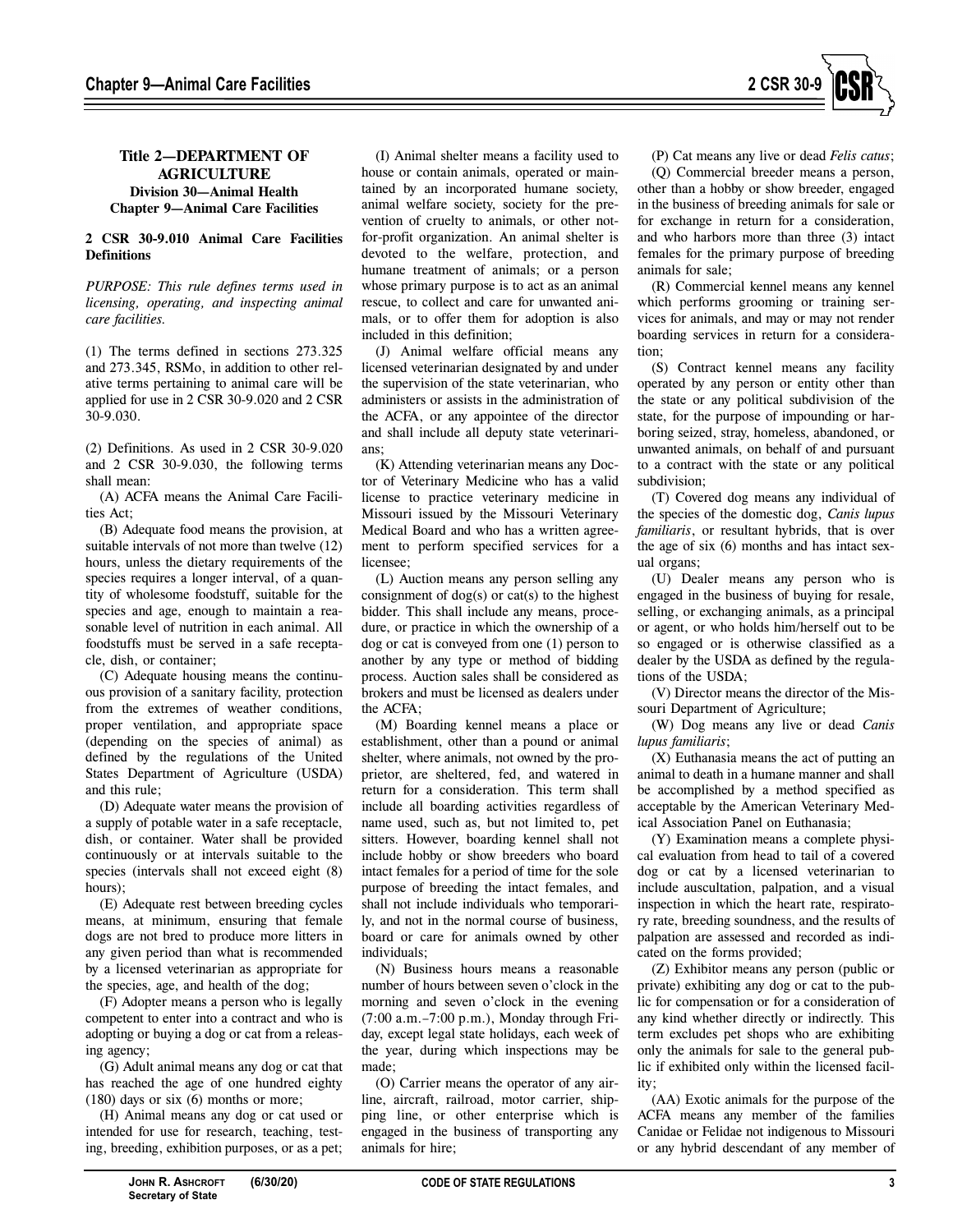the families *Canidae* or *Felidae* crossed with any *Canis lupus familiaris* or *Felis catus*;

(BB) Extreme weather means outdoor temperatures above eighty-five degrees Fahrenheit (85 °F) or below forty-five degrees Fahrenheit (45 °F) or during a severe weather alert;

(CC) Hobby or show breeder means a noncommercial breeder who breeds dogs or cats with the primary purpose of exhibiting or showing dogs or cats, improving the breed or selling the dogs or cats, and having no more than ten (10) intact females. These breeders shall be classified as a hobby or show breeder if they sell only to other breeders or to individuals. Hobby or show breeders are exempt from the licensure and inspection requirements, but must register annually with the director for the purpose of establishing that these persons are hobby or show breeders, at no cost to the hobby or show breeders. A breeder who buys or sells any animal for the primary purpose of resale does not qualify as a hobby or show breeder.

1. Registered hobby or show breeders are those meeting the definition in this subsection.

2. Licensed hobby or show breeders are those meeting the definition in this subsection with the exception of having more than ten (10) intact females. Licensed hobby or show breeders shall be required to pay the same license and per capita fees and meet the same rules, standards, and inspection requirements as the commercial breeders;

(DD) Housing facility means any land, premises, shed, barn, building, trailer, or other structure or area housing or intended to house animals;

(EE) Impervious surface means a surface that does not permit the absorption of fluids;

(FF) Indoor housing facility means any structure or building with environmental controls, housing or intended to house animals and meeting the following requirements:

1. It must be capable of controlling the temperature within the building or structure within the limits set forth for that species of animal, of maintaining humidity levels of thirty to seventy percent  $(30-70\%)$ , and of rapidly eliminating odors from within the building;

2. It must be an enclosure created by the continuous connection of a roof, floor, and walls (a shed or barn set on top of the ground does not have a continuous connection between the walls and the ground unless a foundation and floor are provided); and

3. It must have at least one (1) door for entry and exit that can be opened and closed (any windows or openings which provide natural light must be covered with a transparent material such as glass or hard plastic);

(GG) Inspector means any person employed by the department who is authorized to perform a function under the ACFA and these rules, or any animal welfare official as defined in this rule;

(HH) Intact female means, with respect to the dog, a female between the ages of six (6) months and ten (10) years that can be bred. With respect to the cat, a female between the ages of six (6) months and eight (8) years that can be bred;

(II) Intermediate handler means any person engaged in any business in which s/he receives custody of animals through boarding, ownership, or brokering in connection with their transportation in commerce, excluding persons licensed under the ACFA who are transporting animals only in the normal course of conducting their licensed business;

(JJ) Licensee means any animal shelter, boarding kennel, commercial breeder, commercial kennel, contract kennel, dealer, intermediate handler, pet shop, and pound or dog pound licensed according to the provisions of the ACFA;

(KK) Necessary veterinary care means, at minimum, examination at least once yearly by a licensed veterinarian, prompt treatment of any serious illness or injury by a licensed veterinarian, and where needed, humane euthanasia by a licensed veterinarian using lawful techniques deemed acceptable by the American Veterinary Medical Association;

(LL) Outdoor housing facility means any structure, building, land, or premises, housing or intended to house animals, which does not meet the definition of any other type of housing facility provided in the rules, and in which temperatures cannot be controlled within set limits;

(MM) Person means any individual, partnership, firm, joint venture, corporation, association, limited liability company, trust, estate, receiver, syndicate, or other legal entity;

(NN) Pet means any species of the domestic dog, *Canis lupus familiaris*, or resultant hybrids, normally maintained in or near the household of the owner thereof;

(OO) Pet shop means any facility where animals are bought, sold, exchanged, or offered for retail sale to the general public;

(PP) Pound or dog pound means a facility operated by the state or any political subdivision of the state for the purpose of impounding or harboring seized, stray, homeless, abandoned, or unwanted animals;

(QQ) Primary enclosure means any structure or device used to restrict an animal(s) to a limited amount of space, such as a room, pen, run, cage, compartment, pool, hutch, or tether;

(RR) Registrant means any hobby or show breeder who has properly registered with the director according to the provisions of the ACFA;

(SS) Regular exercise means the type and amount of exercise sufficient to comply with an exercise plan that has been approved by a licensed veterinarian, developed in accordance with regulations regarding exercise promulgated by the Missouri Department of Agriculture, and where such plan affords the dog maximum opportunity for outdoor exercise as weather permits;

(TT) Retail pet store means a person or retail establishment open to the public where dogs are bought, sold, exchanged, or offered for retail sale directly to the public to be kept as pets, but that does not engage in any breeding of dogs for the purpose of selling any offspring for use as a pet;

(UU) Sanitize means to make physically clean and to remove and destroy, to the maximum degree that is practical, agents injurious to health;

(VV) Serious illness or injury means a condition or injury that would likely result in significant pain or progression of disease if not addressed within twenty-four (24) hours and would require daily or continuing treatment as determined by a veterinarian;

(WW) Sheltered housing facility means a housing facility which provides the animal with shelter, protection from the elements, and protection from temperature extremes at all times. A sheltered housing facility may consist of runs or pens totally enclosed in a barn or building, or of connecting inside/outside runs or pens with the inside pens in a totally enclosed building;

(XX) Standards means the requirements set forth in 2 CSR 30-9.020 through 2 CSR 30-9.030;

(YY) State means Missouri;

(ZZ) State veterinarian means the state veterinarian of Missouri;

(AAA) Sufficient food and clean water means access to appropriate nutritious food at least twice a day sufficient to maintain good health, and continuous access to potable water that is not frozen and is generally free of debris, feces, algae, and other contaminants;

(BBB) Sufficient housing, including protection from the elements, means the continuous provision of a sanitary facility, the provision of a solid surface on which to lie in a recumbent position, protection from the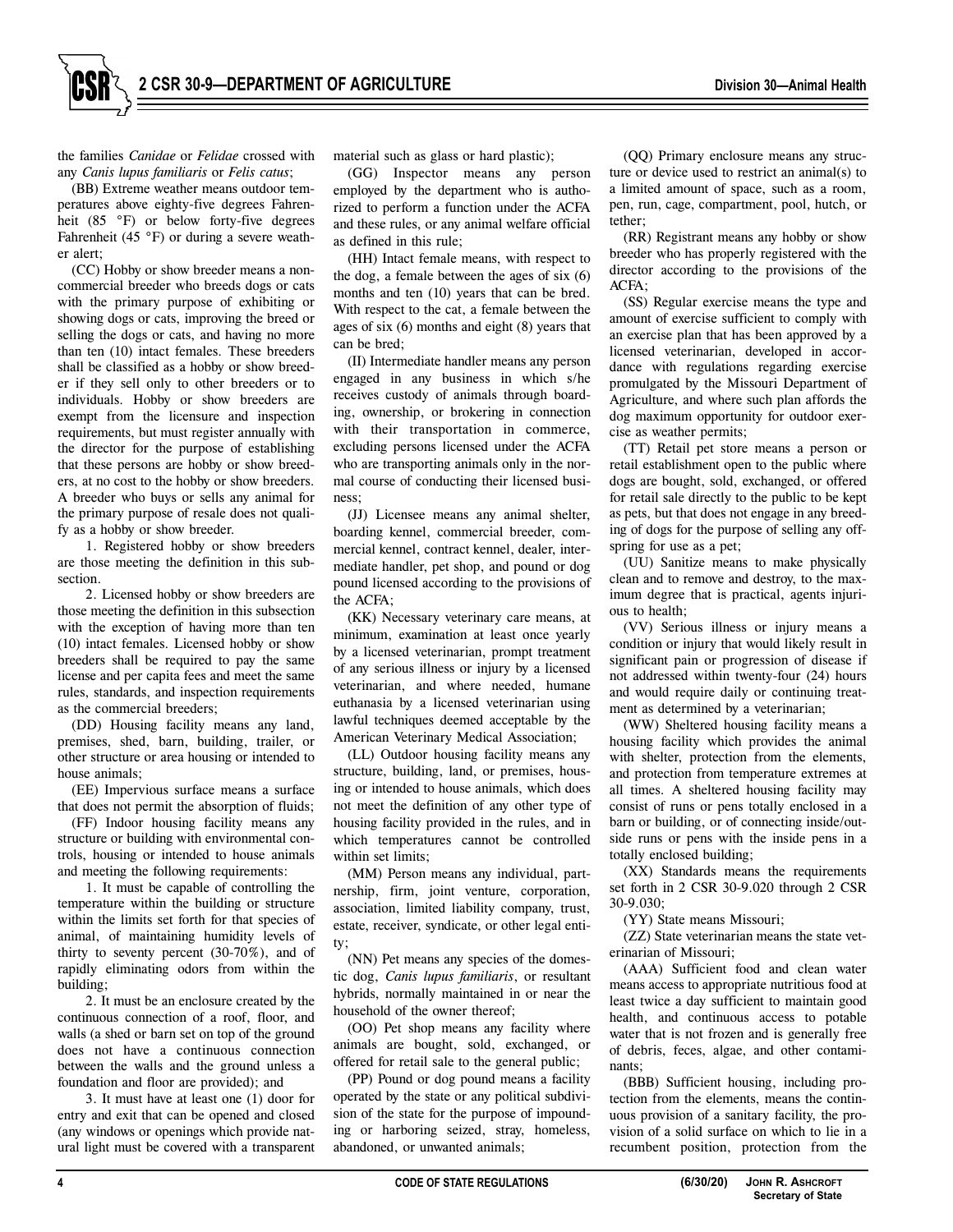

extremes of weather conditions, proper ventilation, and appropriate space in accordance with regulations of the Missouri Department of Agriculture;

(CCC) Sufficient space to turn and stretch freely, lie down, and fully extend his or her limbs means having appropriate space in accordance with regulations of the Missouri Department of Agriculture;

(DDD) Transporting vehicle means any truck, car, trailer, airplane, ship, or railroad car used for transporting animals;

(EEE) USDA means the United States Department of Agriculture;

(FFF) Weaned means that an animal has become accustomed to taking solid food and has done so, without nursing, for a period of at least five (5) days; and

(GGG) Wire strand flooring means pliable metallic strands in any length or diameter, mesh or grill-type, with or without a coating, and used for a surface on which an animal stands.

*AUTHORITY: sections 273.344 and 273.346, RSMo 2016.\* Original rule filed Jan. 13, 1994, effective Aug. 28, 1994. Amended: Filed Oct. 24, 1994, effective May 28, 1995. Emergency amendment filed July 11, 2011, effective July 21, 2011, expired Feb. 23, 2012. Amended: Filed July 22, 2011, effective Jan. 30, 2012. Amended: Filed Jan. 21, 2016, effective Aug. 30, 2016. Amended: Filed Nov. 25, 2019, effective July 30, 2020.* 

*\*Original authority: 273.344, RSMo 1992 and 273.346, RSMo 1992.* 

#### **2 CSR 30-9.020 Animal Care Facility Rules Governing Licensing, Fees, Reports, Record Keeping, Veterinary Care, Identification, and Holding Period**

*PURPOSE: This rule sets forth the standards and requirements for the licensing and operation of animal care facilities.* 

*PUBLISHER'S NOTE: The secretary of state has determined that the publication of the entire text of the material, which is incorporated by reference as a portion of this rule, would be unduly cumbersome or expensive. Therefore, the material, which is so incorporated, is on file with the agency who filed this rule, and with the Office of the Secretary of State. Any interested person may view this material at either agency's headquarters or the same will be made available at the Office of the Secretary of State at a cost not to exceed actual cost of copy reproduction. The entire text of the rule is printed here. This note refers only to the incorporated by reference material. The publication for AVMA Guidelines for*  *the Euthanasia of Animals: 2013 Edition can be accessed at http://www.avma.org.* 

(1) Application for License and Conditions of Issuing.

(A) Any person or organization operating an animal shelter, boarding kennel, commercial kennel, contract kennel, pet shop, pound or dog pound, or acting as a dealer, commercial breeder, intermediate handler or exhibitor in Missouri, must have a valid license issued by the director in accordance with the Animal Care Facilities Act (ACFA).

(B) Any person seeking a license under the provisions of the ACFA shall—

1. Apply on a form furnished by the director;

2. Be at least eighteen (18) years of age;

3. Provide all information requested on the application form, including a valid mailing address through which the licensee or applicant can always be reached and a valid premises address where animals, animal facilities, equipment, and records shall be inspected for compliance;

4. File the completed application form with the director;

5. Submit the appropriate fee as calculated in section (2) of this rule; and

6. Obtain a separate license for each separate physical facility requiring a license according to the ACFA.

(C) The following persons are exempt from the licensing fees and inspection requirements:

1. Persons engaged in breeding dogs and cats who harbor three (3) or less intact females; and

2. Registered hobby and show breeders, with proof of show.

(D) Pounds or dog pounds are exempt from the licensing fees but must meet all other standards in 2 CSR 30-9 and will be inspected at least annually.

(E) Any person exempt from the licensing requirements may voluntarily apply for a license, but shall comply with all rules and standards of the ACFA. A voluntary license may be surrendered at any time the licensee so desires.

(F) The director may refuse to issue or renew or may revoke or suspend a license on any one (1) or more of the following grounds:

1. Material and deliberate misstatement on the application for any original license or for any renewal license;

2. Conviction of any violation of any state or federal law on the disposition or treatment of animals;

3. The failure of any person to comply with any provision of the ACFA, or any of the provisions of the standards in 2 CSR 30-9; or

4. The refusal to allow the inspector free and unrestricted access to inspect any ACFA required records, or any animal, premises, facility, area, equipment, or vehicle.

(G) An applicant whose check is returned by the bank will be charged a fee of fifteen dollars (\$15) for each returned check. An applicant shall not receive a license until payment has cleared normal banking procedures. A delay of up to thirty (30) days or more may be expected if a personal check is used for payment of fees.

(H) Operation of an animal shelter, boarding kennel, commercial kennel, contract kennel, pet shop, pound or dog pound, or activity as a commercial breeder, dealer, intermediate handler, or exhibitor (other than a limited show or exhibit) without a valid license is a class A misdemeanor.

(I) All premises licensed under the ACFA shall be inspected at least once each year, or upon a complaint to the department about a particular facility. The validity of the complaint will be determined by the state veterinarian.

(J) All licensees or applicants for a license or license renewal must make his/her facilities, animals, premises, and records available for inspection during business hours or at other times mutually agreeable, in writing, to the applicant and the animal welfare official designated by the state veterinarian. If the licensee's or applicant's facilities, animals, premises, procedures, or records do not meet the requirements in 2 CSR 30-9.020 through 2 CSR 30-9.030, the applicant will be advised in writing of existing deficiencies and the corrective measures that must be completed in a timely manner to be in compliance with the standards. Persons or facilities which subsequently fail two (2) consecutive reinspections for an original violation shall be charged a fee of one hundred dollars (\$100), which shall be paid before subsequent inspections will be made or the renewal of that person's or facility's license.

(K) The Department of Agriculture shall not retain, contract with, or otherwise utilize the services of the personnel of any nonprofit organization for the purpose of inspection or licensing of any animal shelter, pound or dog pound, boarding kennel, commercial kennel, contract kennel, commercial breeder, hobby or show breeder, or pet shop under sections 273.325 to 273.357, RSMo.

(L) A licensee or applicant for a license shall not interfere with, threaten, abuse (including verbal abuse), or harass any inspector or state or federal official while carrying out his/her duties.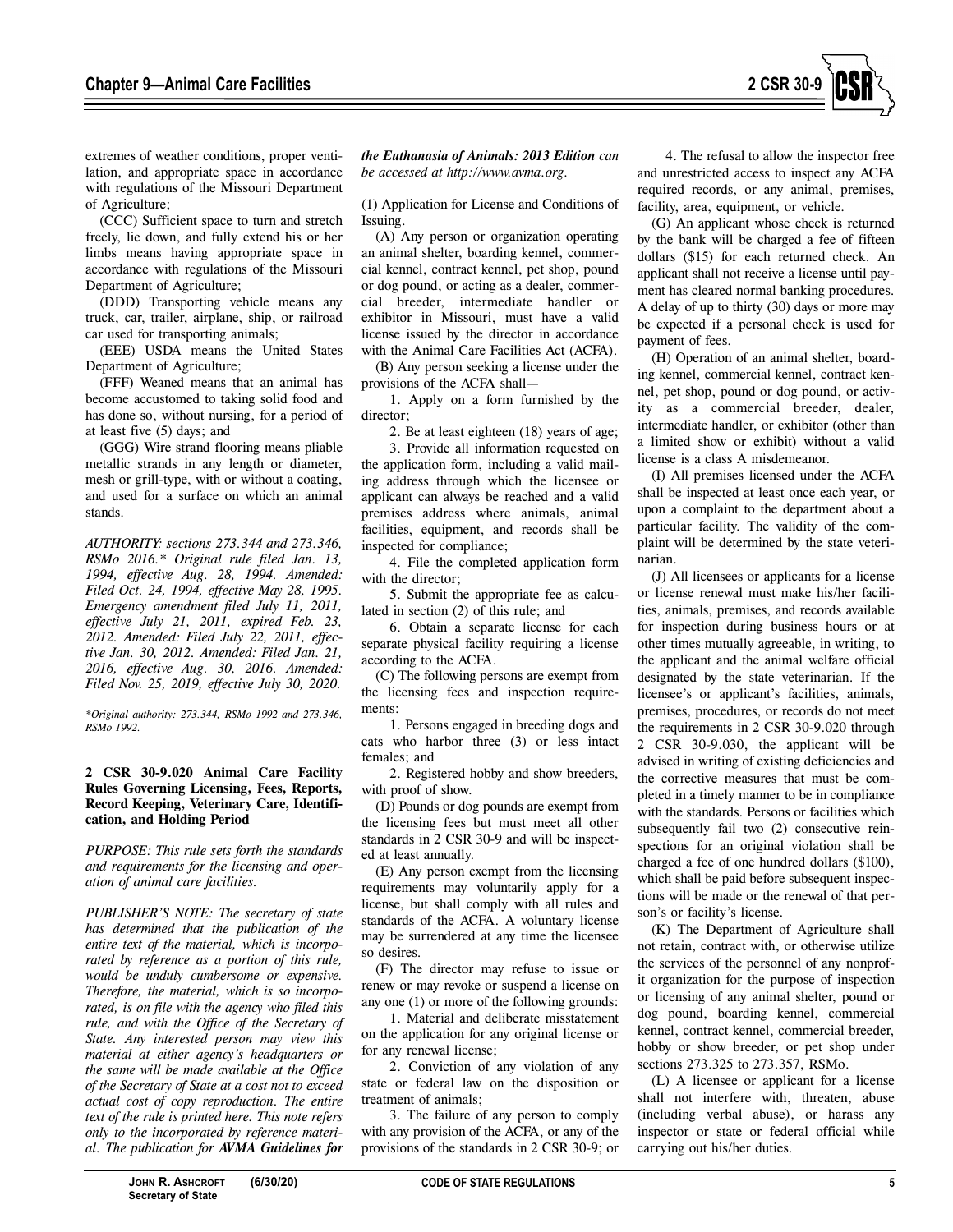**2 CSR 30-9—DEPARTMENT OF AGRICULTURE Division 30—Animal Health**



1. The license has been revoked or suspended pursuant to section 273.329, RSMo;

2. The license is voluntarily terminated by the written request of the licensee to the director;

3. The license has expired or has otherwise been terminated under 2 CSR 30-9.020; or

4. The applicant did not pay the license fee as required.

(N) There will be no refund of fees if a license is terminated for any reason before its expiration.

(O) Licensees must accept delivery of registered mail or certified mail notice and provide the director notice of any change of address.

(P) All licenses will expire on January 31 each year and will automatically terminate at midnight on that date unless the properly completed application with the appropriate fee has been received by the director. A person whose license has been automatically terminated shall not conduct any activity unless a valid license has been duly issued.

(Q) A license which is suspended or revoked under 2 CSR 30-9 shall be surrendered to the director. If the license cannot be found, the licensee shall provide a written statement so stating to the director.

(R) Contested cases and other matters involving licensees and the director, or his designee, may be informally resolved by consent agreement, settlement, stipulation, consent order, or default.

(S) Whenever the state veterinarian or a state animal welfare official finds past violations of sections 273.325 to 273.357, RSMo, have occurred and have not been corrected or addressed, including operating without a valid license under section 273.327, RSMo, the director may request the attorney general or the county prosecuting attorney or circuit attorney to bring an action in circuit court in the county where the violations have occurred for a temporary restraining order, preliminary injunction, permanent injunction, or a remedial order enforceable in a circuit court to correct such violations and, in addition, the court may assess a civil penalty in an amount not to exceed one thousand dollars (\$1,000) for each violation. Each violation shall constitute a separate offense.

(T) A person commits the crime of canine cruelty if such person repeatedly violates sections 273.325 to 273.357, RSMo, so as to pose a substantial risk to the health and welfare of animals in such person's custody or knowingly violates an agreed-to remedial order involving the safety and welfare of animals under this section. The crime of canine cruelty is a class C misdemeanor, unless the person has previously pled guilty or *nolo contendere* to or been found guilty of a violation of this subsection, in which case, each such violation is a class A misdemeanor.

1. The attorney general or the county prosecuting attorney or circuit attorney may bring an action under sections 273.325 to 273.357, RSMo, in circuit court in the county where the crime has occurred for criminal punishment.

2. No action under this section shall prevent or preclude action taken under section 578.012, RSMo, or under subsection 3 of section 273.329, RSMo.

#### (2) License Fees.

(A) In addition to the application for a license or license renewal, each person shall submit to the director the annual license fee prescribed in this section and calculated upon the previous year's business—

1. Animal shelter—One hundred dollars (\$100), plus the annual animal shelter per capita fee for every animal sold, traded, bartered, brokered, adopted out, or given away, up to a maximum of two thousand five hundred dollars (\$2,500);

2. Pound/dog pound—No fee, but must meet the standards in 2 CSR 30-9;

3. Commercial kennel—One hundred dollars (\$100), plus the annual commercial kennel per capita fee for each board day, up to a maximum of two thousand five hundred dollars (\$2,500);

4. Boarding kennel—One hundred dollars (\$100), plus the annual boarding kennel per capita fee for each board day, up to a maximum of two thousand five hundred dollars (\$2,500);

5. Commercial breeder—One hundred dollars (\$100), plus the annual commercial breeder per capita fee for every animal sold, traded, bartered, brokered, or given away, up to a maximum of two thousand five hundred dollars (\$2,500);

6. Contract kennel—One hundred dollars (\$100), plus the annual contract kennel per capita fee for every animal sold, traded, bartered, brokered, adopted out, or given away, up to a maximum of two thousand five hundred dollars (\$2,500);

7. Dealer (also auction sale operator or broker)—One hundred dollars (\$100), plus the annual dealer per capita fee for every animal sold, traded, bartered, brokered, or given away, up to a maximum of two thousand five hundred dollars (\$2,500);

8. Pet shop—One hundred dollars (\$100), plus the annual pet shop per capita

fee for every animal sold, traded, bartered, brokered, or given away, up to a maximum of two thousand five hundred dollars (\$2,500);

9. Intermediate handler—One hundred dollars (\$100), plus a per capita fee for each board day and each animal purchased or brokered and transported up to a maximum of two thousand five hundred dollars (\$2,500). Animals which are transported only will be considered as carrier-transported and not subject to a per capita fee; and

10. Hobby or show breeder—Exempt from fees and inspection requirements, provided that such breeder qualifies annually for the purpose of establishing status for registration.

(B) Per Capita Fees.

1. Per capita fees assessed for previous year's sales are one dollar (\$1.00) for every animal sold, traded, bartered, brokered, adopted out, or given away.

2. Per capita fees assessed for previous year's services are ten cents (\$.10) for every board day.

(C) An initial application fee is one hundred dollars (\$100). The renewal application fee is based upon the calculations stated previously in this section.

(D) Operation Bark Alert. Each licensee subject to sections 273.325 to 273.357, RSMo, shall pay an additional annual fee of twenty-five dollars (\$25) to be used by the Department of Agriculture for the purpose of administering Operation Bark Alert or any successor program.

(3) Annual Report by Licensee.

(A) Each year, the licensee shall renew their license on forms furnished by the state veterinarian.

(B) Each year, the licensee shall submit the total number of animals sold, traded, bartered, brokered, adopted out, given away, or boarded during the previous year, January through December, and any other information required on the form.

(4) Acknowledgment of Rules and Standards. The director will supply a copy of the ACFA and the rules and standards upon request of any prospective applicant or licensee.

(5) Notification of Change in Business Licensed. Any change in the name, address, management, substantial control and ownership of the business or operation, or of additional sites, shall be provided to the state veterinarian within ten (10) days of the change.

(6) Activity by Persons/Facilities Whose Licenses Have Been Suspended or Revoked.

(A) Any person who has been an officer, agent, direct family member, or employee of a licensee whose license has been suspended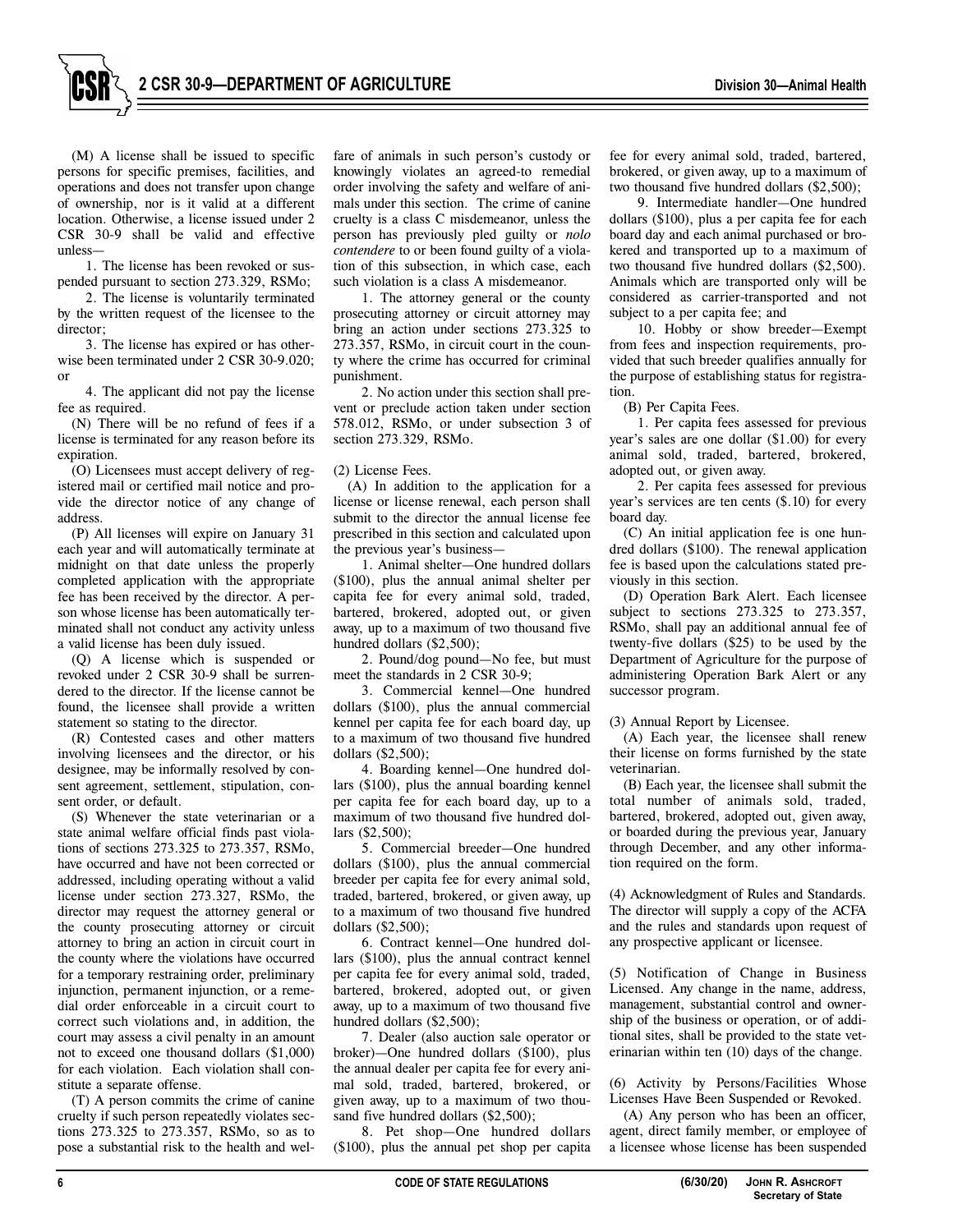

or revoked and who was responsible for, or participated in, the violation upon which the license was suspended or revoked will not be licensed within the same period during which the suspension or revocation is in effect.

(B) Any facility involved in an order of suspension or revocation shall—

1. Not be used for licensed activity; and 2. Not be licensed under his/her name, or in any other manner within the period during which the suspension or revocation is in effect.

3. Not buy, sell, trade, barter, broker, transport, board, exhibit, or deliver for transportation any animal during the period of license suspension or revocation.

(C) Any person whose license has been suspended or revoked may apply in writing to the director for reinstatement of his/her license.

(7) Denial of Initial License Application.

(A) A license will not be issued to any applicant who—

1. Is not in total compliance with the rules and the standards set forth in 2 CSR 30- 9, including the payment of fees;

A. An initial applicant for license will be allowed a maximum of three (3) inspections and a period of up to ninety (90) days from the date of the first inspection in which to attain total compliance with the rules and standards prior to denial of license. Failure of these inspections would not subject an initial applicant to the one hundred dollar (\$100) penalty fee for failed inspections. However, initial license fee will not be returned and subsequent applications must be accompanied with another initial license fee; and

B. Persons denied a license under subparagraph (7)(A)1.A. may reapply after six (6) months from the date of the last failed inspection.

2. Has had a license revoked or is currently under suspension;

3. Has been fined, sentenced to jail, or pled no contest under state or local animal cruelty laws within one (1) year of application, except that if no penalty is imposed as a result of a no contest plea, the applicant may reapply immediately; or

4. Has made any false or fraudulent statements or provided any false or fraudulent records to the department.

(B) Any applicant whose initial license has been denied may request an administrative hearing in accordance with Chapter 536, RSMo, for the purpose of showing why the application should not be denied. If the license denial is upheld, the applicant may reapply for license one (1) year from the date of the denial. No partnership, firm, corporation, or other legal entity in which a person whose license application has been denied

has a substantial interest, financial or otherwise, will be licensed within one (1) year of denial.

(8) Attending Veterinarian and Adequate Veterinary Care.

(A) Each licensee shall have an attending veterinarian who shall provide adequate veterinary care to animals covered under the rules in 2 CSR 30-9.020 through 2 CSR 30-  $9.030<sup>1</sup>$ 

1. Each licensee shall employ an attending veterinarian under formal arrangements. In the case of a part-time attending veterinarian or consultant arrangements, the formal arrangements shall include a written program of veterinary care and regularly scheduled visits to the premises of the licensee. Boarding kennels in large metropolitan areas, where twenty-four (24) hour emergency veterinary clinics are in operation, and rotation of veterinary practitioners is essential for good will and referral services, may be exempted from the requirement of a formal arrangement if approved by the state veterinarian. This exemption must be requested in writing and will be approved only on an individual basis.

2. Each licensee shall assure that the attending veterinarian has appropriate authority to ensure the provision of adequate veterinary care and to oversee the adequacy of other aspects of animal care and use.

(B) Each licensee shall establish and maintain programs of adequate veterinary care that include:

1. The availability of appropriate facilities, personnel, equipment, and services to comply with the provisions in 2 CSR 30- 9.020 through 2 CSR 30-9.030;

2. The use of appropriate methods to prevent, control, diagnose, and treat diseases and injuries, and the availability of emergency, weekend, and holiday care;

3. Individual health records shall be maintained on all animals above the age of eight (8) weeks or that have been weaned or that have been treated with a medical procedure, whichever occurs first. Litter health records may be kept on litters when littermates are treated with the same medication or procedure. Health records (or a copy) may accompany all animals upon the transfer of ownership;

4. Daily observation of all animals to assess their health and well-being. Provided, however, that daily observation of animals may be accomplished by someone other than the attending veterinarian; and provided further, that problems of animal health, behavior, and well-being is conveyed to the attending veterinarian in a timely manner;

5. Adequate training and guidance to personnel involved in the care and use of animals. The employer must be certain his/her employees can perform at the level required by these rules; and

6. Adequate pre-procedural and postprocedural care in accordance with established veterinary medical and nursing procedures.

(C) Each licensee subject to the provisions of section 273.345, RSMo, shall establish and maintain programs of veterinary care that include:

1. Examination as defined in 2 CSR 30-  $9.010(2)(Y)$  at least once yearly by a licensed veterinarian, and upon detection of any affliction, a comprehensive examination, diagnosis, and appropriate treatment. Provided however, at the discretion of the attending veterinarian, any subsequent treatment may be carried out by somebody other than the attending veterinarian. An individual health examination shall be prescribed, conducted, and recorded on forms furnished by the state veterinarian;

2. Consultation on sound breeding practices, including a written and signed recommendation on reproductive health for individual female covered dogs that accounts for species, age, and health of the breeding dogs under care of the licensee. An individual recommendation shall be recorded on forms furnished by the state veterinarian;

3. Animal health and husbandry. Review of disease prevention techniques, vaccination protocols, parasite protocols, pest control, nutrition, euthanasia, and guidance on preventative care. Approval of these practices must be certified by the attending veterinarian and included with the written program of veterinary care; and

4. Approval of an exercise plan developed in accordance with regulations regarding exercise prescribed in these rules and where such plan affords the dog maximum opportunity for outdoor exercise as weather permits.

(D) Each licensee subject to the provisions of section 273.345, RSMo, shall ensure that animals with serious illness or injury as defined in 2 CSR 30-9.010(2)(UU) receive prompt treatment by a licensed veterinarian.

(E) If the state veterinarian or his/her designee finds that an animal or group of animals is suffering from a contagious, communicable, or infectious disease or exposure to a disease, a quarantine to the premises may be issued until the animals meet the provisions for release as established by the state veterinarian.

(F) Animals with obvious signs of disease or injury shall not be sold or shipped (except on the advice of the attending veterinarian and with the knowledge and consent of the purchaser), abandoned, or disposed of in an inhumane manner.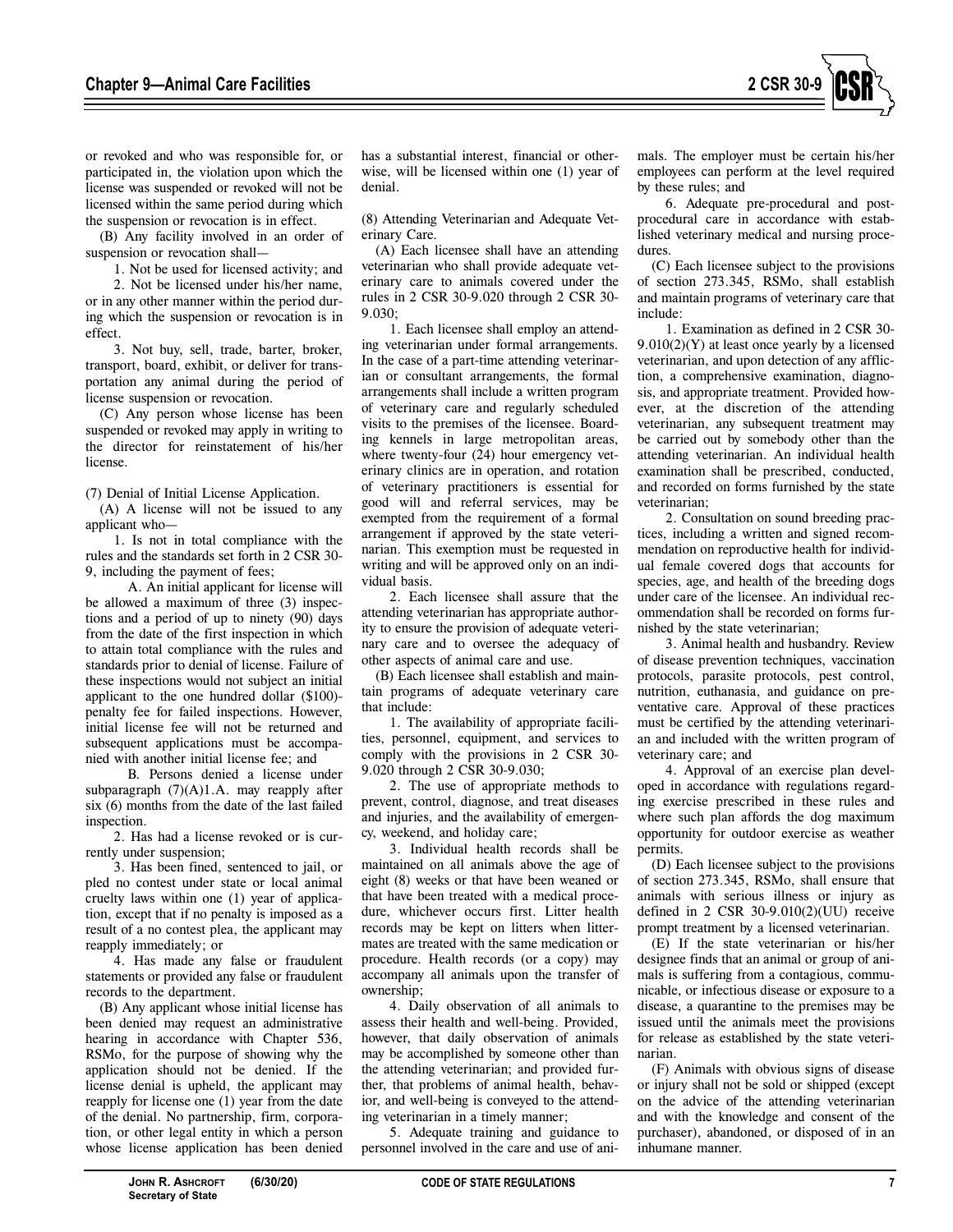(9) Identification of Animals.

(A) All licensees with a United States Department of Agriculture (USDA) license shall identify their animals as prescribed in the USDA regulations.

(B) All licensees without a USDA license shall identify all dogs and cats held on the premises, purchased, boarded, sheltered, or otherwise acquired, sold, released, given away, or otherwise disposed of or removed from the premises for any reason to or through any person, by one (1) or more of the appropriate methods as follows:

1. By an official tag of the type described in this section affixed to the animal's neck by means of a collar made of a material generally considered acceptable to pet owners. In general, well fitting collars made of plastic or leather will be acceptable. The use of certain types of chains presently used by some dealers may also be acceptable if sharp edges cannot be felt which may reasonably be expected to cause discomfort to the animal. The use of materials such as wire, elastic, or any other material which may seem to cause discomfort to the animal shall not be used;

2. A distinctive and legible tattoo marking;

3. Puppies or kittens, less than sixteen (16) weeks of age, may be identified by a plastic type collar acceptable to the director which has the information legibly placed on the collar pursuant to this section;

4. Animal shelters, contract kennels, pounds or dog pounds may use distinctive cage cards. Cage cards, if used, must be sequentially numbered, used in sequential order and placed in an area which will prevent animals, water, or cleaning solutions from contacting them or damaging the cards. If cage cards cannot be protected, or if licensee fails to provide proper protection, all animals in his/her facility must be identified by a more permanent method as described in paragraph (9)(B)1. Each cage card must fully and completely describe the animal to which it is assigned including breed (or an estimate of predominant breed and cross, and the like), size, date of birth or approximate age, sex, color and markings, and any other distinctive feature or marking;

5. Boarding kennels and commercial kennels may use distinctive cage cards. Boarding kennels and commercial kennels may use any abbreviated form of information on the cage cards that meets the needs of their business if all of the information listed in this paragraph is immediately available to the animal caretaker and inspector. Cage cards, if used, must:

A. Be placed in an area which will prevent animals, water, or cleaning solutions from contacting or damaging the cards;

B. Provide a brief description of the animal including name, breed, sex, color, and distinctive markings; and

C. Specify any medications with directions for administering, any special needs or instructions, and emergency instructions stating veterinarian of choice and telephone number; and

6. Pet shops may use distinctive cage cards. Cage cards, if used as the primary identification, must be—

A. Sequentially numbered and used in sequential order;

B. Placed in an area which will prevent animals, water, or cleaning solutions from contacting them or damaging the cards; and

C. Provided with enough information to assure proper identification of all animals in the enclosure and may include information such as a brief description of the animal including breed, sex, date of birth or approximate age, color, and distinctive markings.

(C) All animals shall be officially identified at the time of acquisition, or in the case of puppies or kittens, when weaned or separated from their mother or foster mother. When any licensee has made a reasonable effort to affix an official tag to a cat, as set forth in this section, and has been unable to do so, or when the cat exhibits serious distress from the attachment of the collar and tag, the licensee shall attach the collar and tag to the door of the primary enclosure containing the cat and take measures to maintain the identity of the cat in relation to the tag. Each primary enclosure shall contain no more than one (1) weaned cat without an affixed collar and official tag, unless the cats are identified by a distinctive and legible tattoo or plastic-type collar approved by the director.

(D) If an animal is already identified by an official tag or tattoo which has been applied by another licensed entity under USDA or ACFA, the acquiring licensee may continue identifying the animal by the previous identification number, or may replace the previous tag with his/her own official tag or tattoo, in which case, only the new identification number shall be used for all subsequent sales or transactions. In either case, the licensee shall correctly list all old and new numbers or tattoos in his/her records.

(E) Tags must be sequentially numbered, used in sequential order, and must be referenced to a record(s) which completely and accurately identify the source of the animal and any number used by that source to identify the animal, all medical treatments or procedures, and disposition of the animal. A record of the number used to identify the animal shall accompany the animal at disposition.

(F) No licensee shall use the same identification tag or cage card number for a period of at least five (5) years.

(G) Each official tag shall have the following information embossed or stamped on one (1) side that is easily readable:

1. The information identifying the licensee or facility, for example, AC123456; and

2. The information identifying the animal, for example, 0006.

(H) Licensees must obtain the official tags or cage cards at their own expense.

(I) Each licensee shall be held accountable for all official tags acquired. In the event an official tag is lost from an animal while in the possession of the licensee, the licensee will make every diligent effort to locate and reapply the tag to the proper animal. If the lost tag is not located, the licensee shall affix another official tag to the animal and record both the old and new tag numbers on the official records. Only the new number will be used on subsequent transactions.

#### (10) Records.

(A) Records for Commercial Breeders, Dealers, Exhibitors, Intermediate Handlers, and Voluntary Licensees.

1. Each commercial breeder, dealer (other than operators of auction sales and brokers to whom animals are consigned), intermediate handlers, exhibitors, and voluntary licensees shall make, keep, and maintain records or forms which fully and correctly disclose the following information concerning each dog or cat purchased or otherwise acquired, owned, held, or otherwise in his/her possession or control which is transported, euthanized, sold, or otherwise disposed of by that licensee. These records shall include any offspring born of any animal while in his/her possession or under his/her control:

A. The name and complete mailing address of the person from whom a dog or cat was purchased or otherwise received or acquired whether or not the person is required to be licensed or registered under this Act;

B. The USDA and the ACFA license or registration number of the person if s/he is licensed or registered under the Acts. Both USDA and ACFA numbers are required if seller is licensed or registered under both Acts;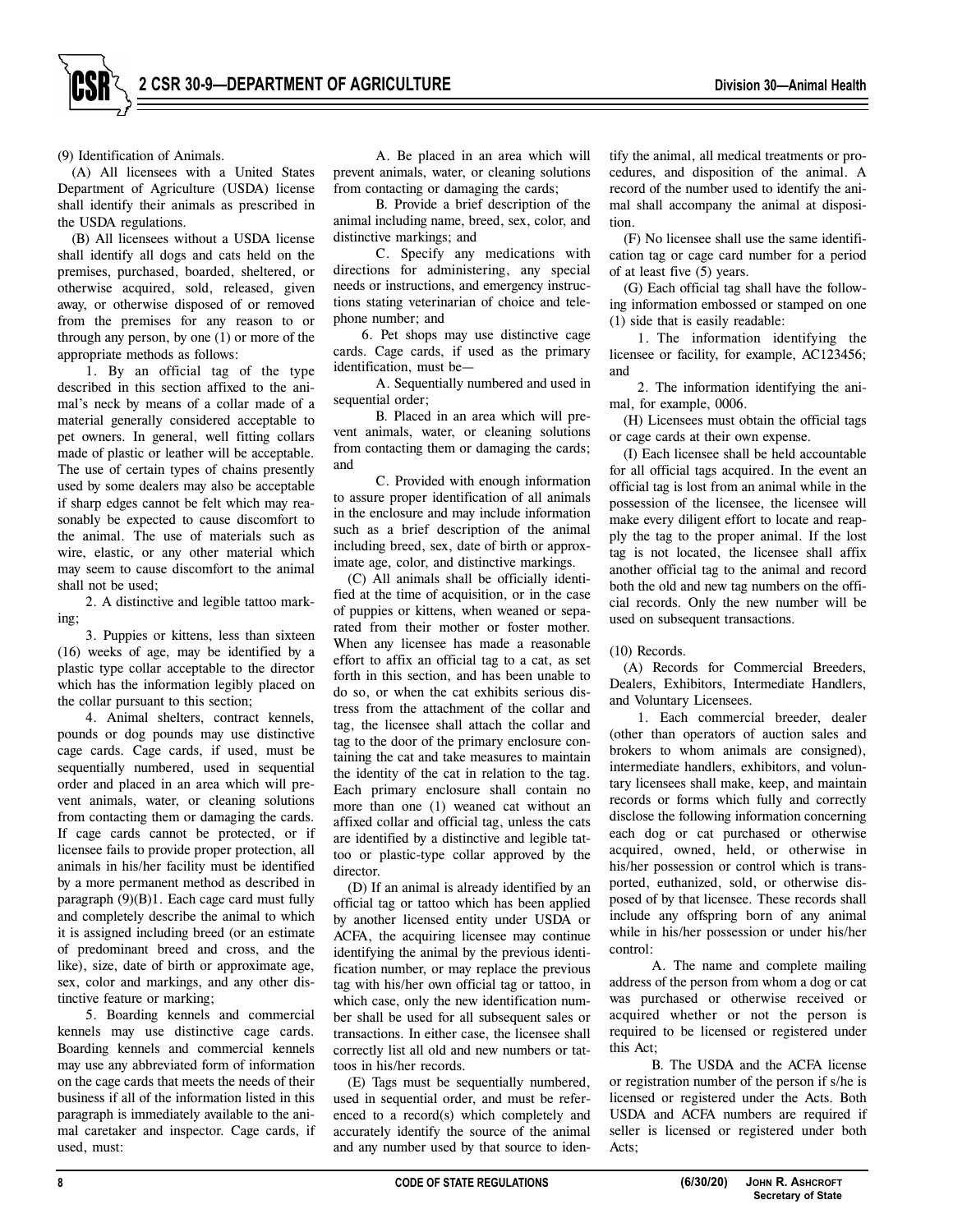

C. The vehicle license number and the state, or the driver's license number and state if s/he is not licensed or registered under either of the Acts;

D. The name and complete mailing address of the person to whom a dog or cat was sold, given, or delivered, and that person's license or registration number(s) if s/he is licensed or registered under the Acts;

E. The date a dog or cat was acquired or disposed of, or both, and the method of disposition, including by death or euthanasia;

F. The official USDA or ACFA tag number or tattoo assigned to a dog or cat;

G. A description of each dog or cat which shall include:

> (I) The species and breed or type; (II) The sex;

(III) The date of birth or approximate age; and

(IV) The color and any distinctive markings;

H. The method of transportation including the name of the initial carrier or intermediate handler or, if a privately owned vehicle is used to transport a dog or cat, the name of the owner of the privately owned vehicle;

I. Records of Dogs and Cats on hand (APHIS Form 7005 or similar form may be used) and Records of Disposition of Dogs or Cats (APHIS Form 7006 or similar form may be used) shall be maintained by commercial breeders, dealers, exhibitors, and voluntary licensees;

J. State approved forms may be used by dealers and exhibitors to make, keep, and maintain the information required by subsection  $(11)(A)$  of this rule; and

K. One (1) copy of the record containing the information required by this section shall accompany each shipment of any dog or cat purchased or otherwise acquired by a commercial breeder, dealer, or exhibitor. One (1) copy of the record containing the information required by this section shall accompany each shipment of any dog or cat sold or otherwise disposed of by a commercial breeder, dealer, or exhibitor. One (1) copy of the record shall be retained by the commercial breeder, dealer, or exhibitor.

2. Individual medical records shall be maintained on all animals bought, raised, or otherwise obtained, held, kept, maintained, sold, donated, or otherwise disposed of, including by death or euthanasia, which shall specify all treatments and medications given and all procedures performed on the animal, to include reasons for or the condition requiring the treatment, medication, or procedure, and the results of the treatment, medication, or procedure will be included in this record.

Litter health records may be kept on litters when all littermates are treated with the same medication or procedure. Medical records (or a copy) may accompany the animal when sold.

3. All records shall be maintained for a period of one (1) year, unless the director requests in writing that they be maintained for a longer period, for the purpose of investigation.

(B) Records of Operators of Auction Sales and Brokers.

1. Every broker or operator of an auction sale shall make, keep, and maintain records or forms which fully and correctly disclose the following information concerning each animal sold, whether or not a fee or commission is charged:

A. The name and complete mailing address of the person who owned or consigned the animal(s) for sale;

B. The name and complete mailing address of the buyer or consignee who received the animal;

C. The USDA and ACFA license or registration number of the person(s) selling, consigning, buying, or receiving the animals if s/he is licensed or registered under the Acts;

D. The vehicle license number and state or the driver's license number and state of the person, if s/he is not licensed or registered under the Acts;

E. The date of the consignment;

F. The official USDA or ACFA tag number assigned to the animal(s) under this rule;

G. A description of the animal(s) which shall include:

(I) The species and breed or type;

(II) The sex of the animal;

(III) The date of birth or approximate age; and

(IV) The color and any distinctive markings;

H. The auction sales number or records number assigned to the animal; and

I. The name, mailing address, any USDA/ACFA license number of all people registering at the auction to buy animals.

2. One (1) copy of the record shall be given to the consignor of each animal, one (1) copy of the record shall be given to the purchaser of each animal, and one (1) copy of the record shall be retained by the broker or operator of the auction sale for each animal sold.

3. All records shall be maintained for a period of one (1) year, unless the director requests in writing that they be maintained for a longer period, for the purpose of investigation.

(C) Records for Boarding Kennels and Commercial Kennels.

1. Every operator of a boarding kennel or commercial kennel shall make, keep, and maintain records or forms which fully and correctly disclose the following information concerning each animal boarded, or otherwise kept or maintained, sold, given, or otherwise disposed of:

A. Name, address, and phone number of pet owner;

B. Emergency contact number;

C. Animal's name, age, sex, and breed;

D. Vaccination information, with official rabies;

E. Preexisting physical problems;

F. Medication information and instructions;

G. Veterinarian of choice;

H. Special feeding instructions, if needed;

I. Special boarding instructions, if needed;

J. Any additional services to be performed;

K. Date animal received; and

L. Date animal released.

2. Animal cage card must be attached to the primary enclosure of every animal being boarded, kept, or maintained.

3. The record of daily health observations, medications, and treatments given and exercise periods shall be maintained.

4. The name and complete mailing address of the person to whom the animal was sold or given, and the USDA or ACFA license numbers, or both, if that person was licensed under the Acts.

5. A copy of the health certificate for each animal shipped interstate.

6. All records shall be maintained for a period of sixty (60) days except on those animals on which a complaint was made by the owner or if some other problem occurred during boarding, those records shall be kept for one (1) year, unless the director requests in writing that they be maintained for a longer period, for the purpose of investigation.

(D) Records for Animal Shelters, Contract Kennels, and Pounds or Dog Pounds.

1. Every operator of an animal shelter, contract kennel, pound, or dog pound shall make, keep, and maintain records or forms which fully and correctly disclose the following information concerning each animal boarded, housed, retained, or otherwise kept or maintained, transported, sold, given, adopted out, released, or otherwise disposed of:

A. The date of acquisition;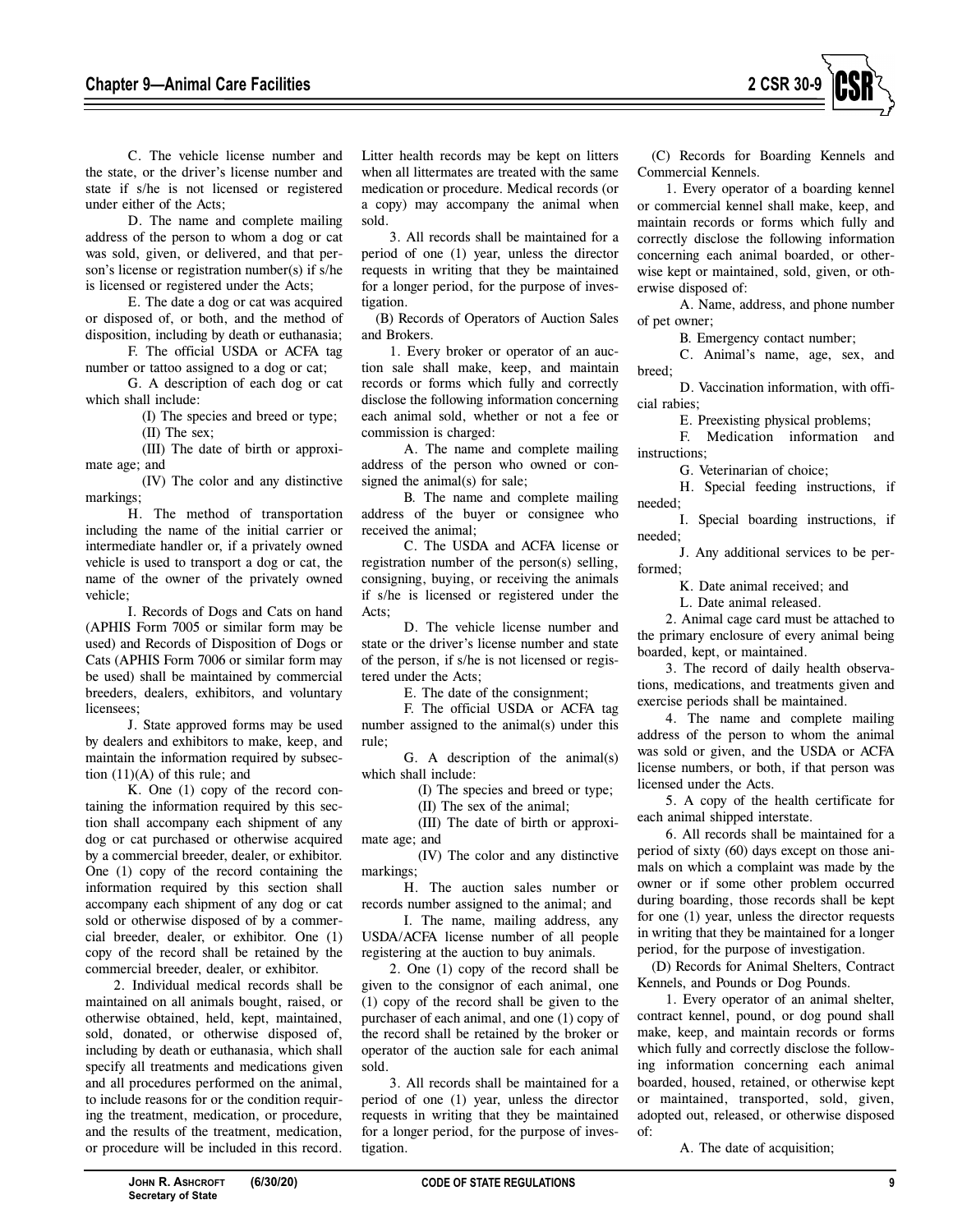B. The name and complete mailing address of the person from whom the animal was obtained;

C. The vehicle license number and state, or the driver's license number and state of the person delivering the animal;

D. A complete description of the animal including breed or type, sex, size, approximate weight, approximate age, color, and any distinctive markings;

E. Date of disposition and method;

F. The name and complete mailing address of the person to whom the animal was sold, given, released to, or adopted by, and the USDA or ACFA license numbers, or both, if the person was licensed under the Acts;

G. Spay or neuter contract; and

H. Veterinary certification of spay or neuter.

2. Animal cage card must be attached to the primary enclosure of every animal being held, retained, kept, or maintained.

3. The record of daily health observations, medications and treatments given, and exercise periods shall be maintained.

4. All records shall be maintained for a period of one (1) year, unless the director requests in writing that they be maintained for a longer period, for the purpose of investigation.

(E) Records for Pet Shops.

1. Every operator of a pet shop shall make, keep, and maintain records or forms which fully and correctly disclose the following concerning each animal purchased or otherwise acquired, kept or maintained, transported, sold, given, released, or otherwise disposed of—

A. The name and complete mailing address of the person from whom the animal was obtained;

B. The USDA or ACFA license number, or both, of the seller if s/he was licensed under the Acts;

C. The vehicle license number and state, or the driver's license number and state of the person delivering the animal if the seller is not licensed under the Acts;

D. A complete description of the animal, including breed or type, sex, size, approximate weight, or a combination of these, date of birth or approximate age, color, and any distinctive markings, including any official tag number or tattoo markings;

E. Date of acquisition;

F. Date of disposition and method;

G. The name and complete mailing address and telephone number of the person to whom the animal was sold, given, released to, or otherwise disposed of.

2. Animal cage card, if used, must be attached to the primary enclosure of every animal being held, retained, kept, or maintained.

3. The record of daily health observations, medications, and treatments given shall be maintained.

4. Shot records and a copy of treatment, medications, and medical procedures performed on the animal, while in the possession of the licensee, may be furnished to the retail pet purchaser. Medical records, to the extent possible may accompany the animal when sold.

5. All records shall be maintained for a period of one (1) year, unless the director requests in writing that they be maintained for a longer period, for the purpose of investigation.

(F) Records for Carriers and Intermediate Handlers. In connection with all live dogs or cats delivered for transportation, in commerce to any carrier or intermediate handler, by any commercial breeder, dealer, research facility, exhibitor, operator of an auction sale, broker, pet shop, or any other person licensed under the ACFA, or department, agency, or instrumentality of the United States or of any state or local government, the accepting carrier or intermediate handler shall keep and maintain a copy of the health certificate completed in accordance with state and federal regulations, tendered with each live dog or cat.

(G) Health Certification and Identification.

1. No commercial breeder, dealer, exhibitor, operator of an auction sale, broker, pet shop, research facility, voluntary licensee, or any department, agency, or instrumentality of the United States or of any state or local government shall deliver to any intermediate handler or carrier for transportation in interstate commerce or shall transport in interstate commerce any dog or cat unless the dog or cat is accompanied by a health certificate executed and issued by a licensed veterinarian. The health certificate shall state that—

A. The licensed veterinarian inspected the dog or cat on a specified date which shall not be more than ten (10) days prior to the delivery of the dog or cat for transportation; and

B. When so inspected, the dog or cat appeared to the licensed veterinarian to be free of any infectious disease or physical abnormality which would endanger the animal(s) or endanger public health.

2. No intermediate handler or carrier to whom any live dog or cat is delivered for transportation by any commercial breeder, dealer, exhibitor, broker, pet shop, research facility, operator of an auction sale, or any

department, agency, or instrumentality of the United States or any state or local government shall receive a live dog or cat for transportation in interstate commerce, unless and until it is accompanied by a health certificate issued by a licensed veterinarian.

3. State approved forms may be used for health certification by a licensed veterinarian as required by this section.

4. Intrastate shipments, which at no time leave the state, may utilize an owner/shipper statement in lieu of a health certificate. The owner/shipper statement must specify the date of shipment, name, address, phone number, and ACFA/USDA license numbers of consignor and consignee of the shipment, specify species and list each animal in the shipment by its individual ACFA/USDA number, breed, age, sex, color, and distinctive markings, vaccination history, and certify—"To the best of my knowledge, all animals in this shipment are healthy and have not been exposed to an infectious or contagious disease." The statement must contain the signature, printed name, address, and phone number of the certifying individual.

(H) Disposition of Records.

1. No licensee, for a period of one (1) year, shall destroy or dispose of, without the consent in writing of the director, any books, records, documents, or other papers required to be kept and maintained under the ACFA and this rule.

2. Unless otherwise specified, the records required to be kept and maintained under this rule shall be held for one (1) year after an animal is euthanized or disposed of and for any period in excess of one (1) year as necessary to comply with any applicable federal, state, or local laws. Whenever the director notifies the licensee in writing that specified records shall be retained pending completion of an investigation or proceeding under the ACFA, the licensee shall hold those records until their disposition is authorized by the director.

3. Any person subject to the provisions of section 273.345, RSMo, shall maintain all veterinary records and sales records for the most recent previous two (2) years. These records shall be made available to the state veterinarian, a state or local animal welfare official, or a law enforcement agent upon request.

(11) Compliance With Standards and Holding Periods. Each licensee shall comply in all respects with the standards set forth in 2 CSR 30-9.020 through 2 CSR 30-9.030 for the humane handling, care, treatment, housing, and transportation of animals.

and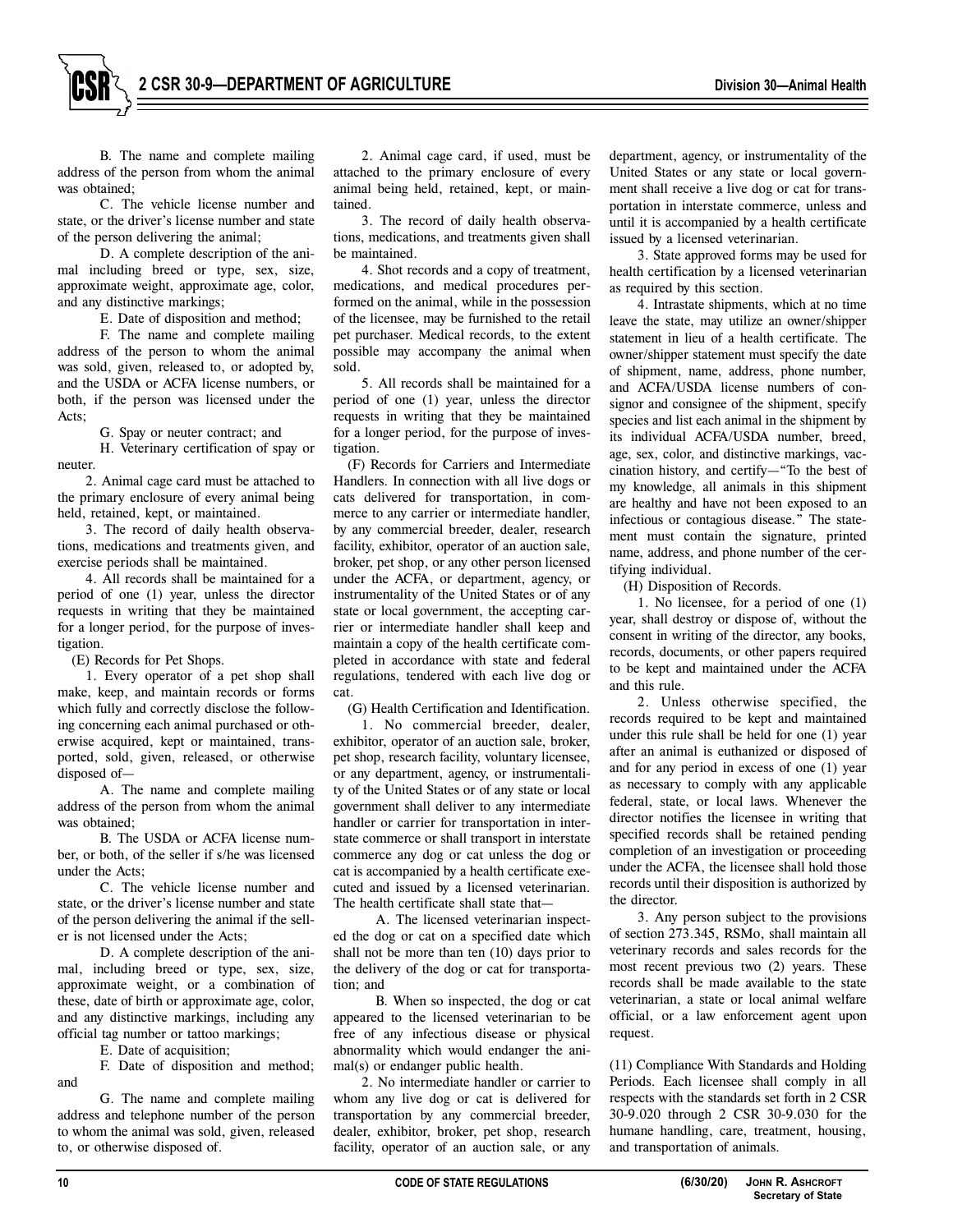

(12) Holding Period.

(A) Any live dog or cat, other than ownerrelinquished or feral animals which are not known to have bitten anyone within the preceding ten (10) days, acquired by an animal shelter or contract kennel shall be held for a period of not less than five (5) business days before offering for adoption or euthanasia.

(B) Any live dog or cat acquired by a commercial breeder, dealer, exhibitor, or pet shop shall be held under his/her supervision and control, for a period of not less than five (5) full days, not including the day of acquisition, after acquiring the animal, excluding time in transit.

(C) Any dog or cat presented for euthanasia by its owner or any animal suffering from disease, emaciation, or injury may be destroyed by euthanasia prior to the completion of the holding period required by this section.

(D) Any dog or cat, one hundred twenty (120) days of age or less, that was obtained from the person that bred and raised the animal, may be exempted from the five- (5-) day holding requirement and may be sold or otherwise disposed of by a licensee after a minimum holding period of twenty-four (24) hours, excluding time in transit. Each subsequent licensee must also hold that animal for a minimum of twenty-four (24) hours excluding time in transit. Intermediate handlers who obtain an animal one hundred twenty (120) days of age or less, only in conjunction with its transportation in commerce will be exempt from the twenty-four- (24-) hour holding period.

(E) During the period in which any animal is being held as required by this section, the animal shall be unloaded from any means of conveyance in which it was received, for food, water, and rest, and shall be handled, cared for, and treated in accordance with 2 CSR 30-9.020 through 2 CSR 30-9.030.

# (13) Miscellaneous.

(A) Information as to business shall be furnished by all licensees. Each licensee shall furnish to any department official any information concerning the business of the licensee which the department official may request in connection with the enforcement of the provisions of the ACFA and 2 CSR 30- 9.020 through 2 CSR 30-9.030.

(B) Access and Inspection of Records and Property. Each licensee, during business hours, shall allow department officials to—

1. Enter its place of business;

2. Examine records required to be kept in accordance with the ACFA and this rule;

3. Make copies of the records;

4. Inspect and photograph the facilities, property, and animals as the department officials consider necessary to enforce the provisions of the ACFA and the standards in 2 CSR 30-9.020 through 2 CSR 30-9.030; and

5. Document, by the taking of photographs and other means, conditions and areas of noncompliance.

(C) Inspection for Missing Animals. Each licensee shall allow, upon request and during business hours, police or officers of other law enforcement agencies with general law enforcement authority (not those agencies whose duties are limited to enforcement of local animal rules) to enter his/her place of business to inspect animals and records for the purpose of seeking animals that are missing, under the following conditions:

1. The police or other law officer shall furnish to the licensee a written description of the missing animal and the name and address of its owner before making a search; and

2. The police or other law officer shall abide by all security measures required by the licensee to prevent the spread of disease, including the use of sterile clothing, footwear, and masks where required, or to prevent the escape of an animal.

(D) Confiscation and Destruction of Animals.

1. If an animal being held by a licensee or transported by a carrier is found by a department official to be suffering as a result of the failure of the licensee or carrier to comply with any provisions of the ACFA or the standards set forth in 2 CSR 30-9.020 through 2 CSR 30-9.030, the department official shall make a reasonable effort to notify the licensee of the condition of the animal(s) and request that the condition be corrected and that adequate care be given to alleviate the animal's suffering or distress, or that the animal(s) be destroyed by euthanasia. In the event that the licensee refuses to comply with this request, the department official may confiscate the animal(s) for care, treatment, or disposal as indicated in this section, if, in the opinion of the director, the circumstances indicate the animal's health is in danger.

2. In the event that the department official is unable to locate or notify the licensee as required in this section, the department official shall contact a local police or other law officer to accompany him/her to the premises and shall provide for adequate care when necessary to alleviate the animal's suffering. If in the opinion of the director, the condition of the animal(s) cannot be corrected by this temporary care, the department official shall confiscate the animal(s).

3. Confiscated animals may be placed, by sale or donation, with other licensees or registrants who are in compliance with the ACFA and the standards in 2 CSR 30-9.020 through 2 CSR 30-9.030 and can provide proper care, or they may be euthanized. The licensee from whom the animals were confiscated shall bear all costs incurred in performing the placement or euthanasia activities authorized by this rule.

(E) Minimum Age Requirements. No dog or cat shall be delivered by any person to any carrier or intermediate handler for transportation, in commerce, or shall be transported in commerce by any person, except to a registered research facility, unless that dog or cat is at least eight (8) weeks of age and has been weaned.

(F) Handling of Animals.

1. All handling and public exhibition of animals shall be in accordance with *Code of Federal Regulations*, Title 9, Chapter 1, Subchapter A, Part 2, Subpart I, Section 2.131.

2. All euthanasia of animals shall be accomplished by a method approved by the *AVMA Guidelines for the Euthanasia of Animals*: 2013 Edition, as incorporated by reference in this rule, as published by the American Veterinary Medical Association, 1931 N Meacham Road, Schaumburg, IL 60173, phone number: 1-800-248-2862, website: www.avma.org. This rule does not incorporate any later amendments or additions.

(14) Procurement of Dogs and Cats by Licensees.

(A) A dealer may obtain dogs and cats from within this state only from other licensees who are licensed under the ACFA in accordance with this rule or exempt sources.

(B) No person shall obtain live dogs or cats by use of false pretenses, misrepresentation, or deception.

(15) Exotic Animals. Exotic animals as defined in rules promulgated under the ACFA shall be permitted, as may be required by, and maintained under the rules and standards of the Missouri Department of Conservation and the regulations and standards of the USDA.

*AUTHORITY: sections 273.344 and 273.346, RSMo 2016.\* Original rule filed Jan. 13, 1994, effective Aug. 28, 1994. Amended: Filed Oct. 24, 1994, effective May 28, 1995. Amended: Filed Nov. 30, 1995, effective July 30, 1996. Amended: Filed May 15, 2003. effective Dec. 30, 2003. Emergency amendment filed Dec. 7, 2010, effective Dec. 17, 2010, expired June 14, 2011. Amended: Filed Dec. 7, 2010, effective July*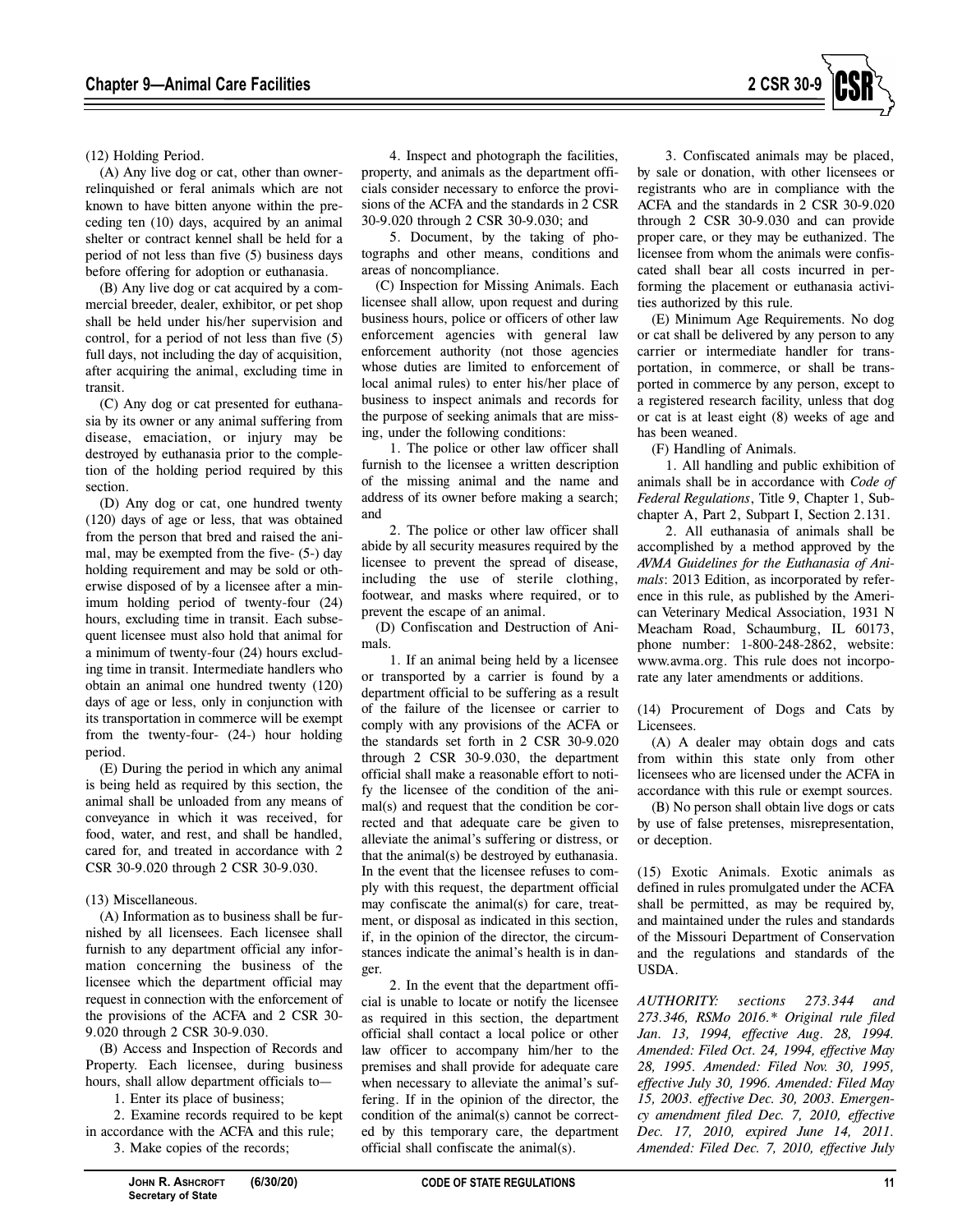

*30, 2011. Emergency amendment filed July 11, 2011, effective July 21, 2011, expired Feb. 23, 2012. Amended: Filed July 22, 2011, effective Jan. 30, 2012. Amended: Filed Jan. 21, 2016, effective Aug. 30, 2016. Amended: Filed Nov. 25, 2019, effective July 30, 2020.* 

*\*Original authority: 273.344, RSMo 1992 and 273.346, RSMo 1992.* 

## **2 CSR 30-9.030 Animal Care Facilities Minimum Standards of Operation and Transportation**

*PURPOSE: This rule sets forth the minimum standards for operation of animal care facilities and the transportation of animals.* 

(1) Facilities and Operating Standards.

(A) Housing Facilities, General.

1. Structure and construction. Housing facilities for dogs and cats must be designed and constructed so that they are structurally sound. They must be kept in good repair, and they must protect the animals from injury, contain the animals securely, and restrict other animals from entering.

2. Condition and site. Housing facilities and areas used for storing animal food or bedding must be free of any accumulation of trash, waste material, junk, weeds, and other discarded materials. Animal areas inside of housing facilities must be kept neat and free of clutter, including equipment, furniture, and stored material, but may contain materials actually used and necessary for cleaning the area, and fixtures or equipment necessary for proper husbandry practices. Housing facilities must be physically separated from any other business, like fur business, rabbitries, poultry operations and the like, located on the same premises so that animals the size of dogs, skunks, and raccoons are prevented from entering it.

3. Surfaces.

A. General requirements. The surfaces of housing facilities including houses, dens, and other furniture-type fixtures and objects within the facility must be constructed in a manner and made of materials that allow them to be readily cleaned and sanitized or removed or replaced when worn or soiled. Interior surfaces and any surfaces that come in contact with dogs or cats must be free of—

(I) Excessive rust that prevents the required cleaning and sanitization or that affects the structural strength of the surface; and

(II) Jagged edges or sharp points that might injure the animals.

B. Maintenance and replacement of surfaces. All surfaces must be maintained on a regular basis. Surfaces of housing facilities including houses, dens, and other furnituretype fixtures and objects within the facility that cannot be readily cleaned and sanitized, must be replaced when worn or soiled.

C. Cleaning. Hard surfaces with which the dogs or cats come in contact must be spotcleaned daily and sanitized in accordance with this section to prevent accumulation of excreta and reduce disease hazards. Floors made of dirt, absorbent bedding, sand, gravel, grass or other similar material must be raked or spotcleaned with sufficient frequency to ensure all animals the freedom to avoid contact with excreta. Contaminated material must be replaced whenever this raking and spot-cleaning is not sufficient to prevent or eliminate odors, insects, pests or vermin infestation. All other surfaces of housing facilities must be cleaned and sanitized when necessary to satisfy generally accepted husbandry standards and practices. Sanitization may be done using any of the methods provided in this rule for primary enclosures.

4. Water and electric power. The housing facility must have reliable electric power adequate for heating, cooling, ventilation, and lighting, and for carrying out other husbandry requirements in accordance with 2 CSR 30-9. The housing facility must provide adequate potable running water for the animals' drinking needs, for cleaning, and for carrying out other husbandry requirements.

5. Storage.

A. Supplies of food and bedding must be stored outside the animal area and in a manner that protects the supplies from spoilage, contaminations, and vermin infestation. The supplies must be stored off the floor and away from the walls, to allow cleaning underneath and around the supplies. Foods requiring refrigeration must be stored accordingly, and all food must be stored in a manner that prevents contamination and deterioration of its nutritive value. All open supplies of food and bedding must be kept in leakproof containers with tightly fitting lids to prevent contamination and spoilage. Only food and bedding that is currently being used may be kept in the animal areas.

B. Chemicals used for normal husbandry practices, cleaning, disinfecting, and the like, that may be toxic to the animals must not be stored in food storage or food preparation areas, but may be stored in adjacent rooms or in secure cabinets in the animal areas. All chemicals and mixing containers must be clearly labeled.

C. All medications must be stored in clean, dust restricting cabinets with well-fitting doors or other suitable container with well-fitting lid or top. All medications must be clearly marked, or labeled with patient's name and directions if issued for a specific animal. Manufacturers' labels, including expiration date, shall not be removed or defaced. Medications such as dips and rinses and those marked for external use only, may be stored in the same cabinet but must be physically separated from other medications.

6. Drainage and waste disposal. Housing facility operators must provide for regular and frequent collection, removal, and disposal of animal and food waste, bedding, debris, garbage, water, other fluids and wastes, and dead animals, in a manner that minimizes contamination and disease risks. Housing facilities must be equipped with disposal facilities and drainage systems that are constructed and operated so that animal waste and water are rapidly eliminated and animals stay dry. Disposal and drainage systems must minimize vermin and pest infestation, insects, odors, and disease hazards. All drains must be properly constructed, installed, and maintained. If closed drainage systems are used, they must be equipped with traps and prevent the backflow of gases and the backup of sewage onto the floor. If the facility uses sump or settlement ponds, or other similar systems for drainage and animal waste disposal, the system must be located far enough away from the animal area of the housing facility to prevent odors, diseases, pests and vermin infestation. Standing puddles of water in animal enclosures and adjacent areas must be drained or mopped up so that the animals stay dry. Trash containers in housing facilities, food storage, and food preparation areas must be leakproof and must have tightly fitted lids on them at all times. Dead animals, animal parts, and animal waste must not be kept in food storage or food preparation areas, food freezers, food refrigerators, or animal areas.

7. Washrooms and sinks. Washing facilities such as washrooms, basins, sinks, or showers (as needed) must be provided for animal caretakers and must be readily accessible.

8. Fire detection and extinguishers.

A. All indoor housing facilities and the indoor portion of sheltered housing facilities shall be equipped with properly maintained smoke or heat detection devices and extinguishers. Type, number, and location of the detectors and extinguishers shall be in accordance with the National Fire Code and local fire codes.

(B) Indoor Housing Facilities.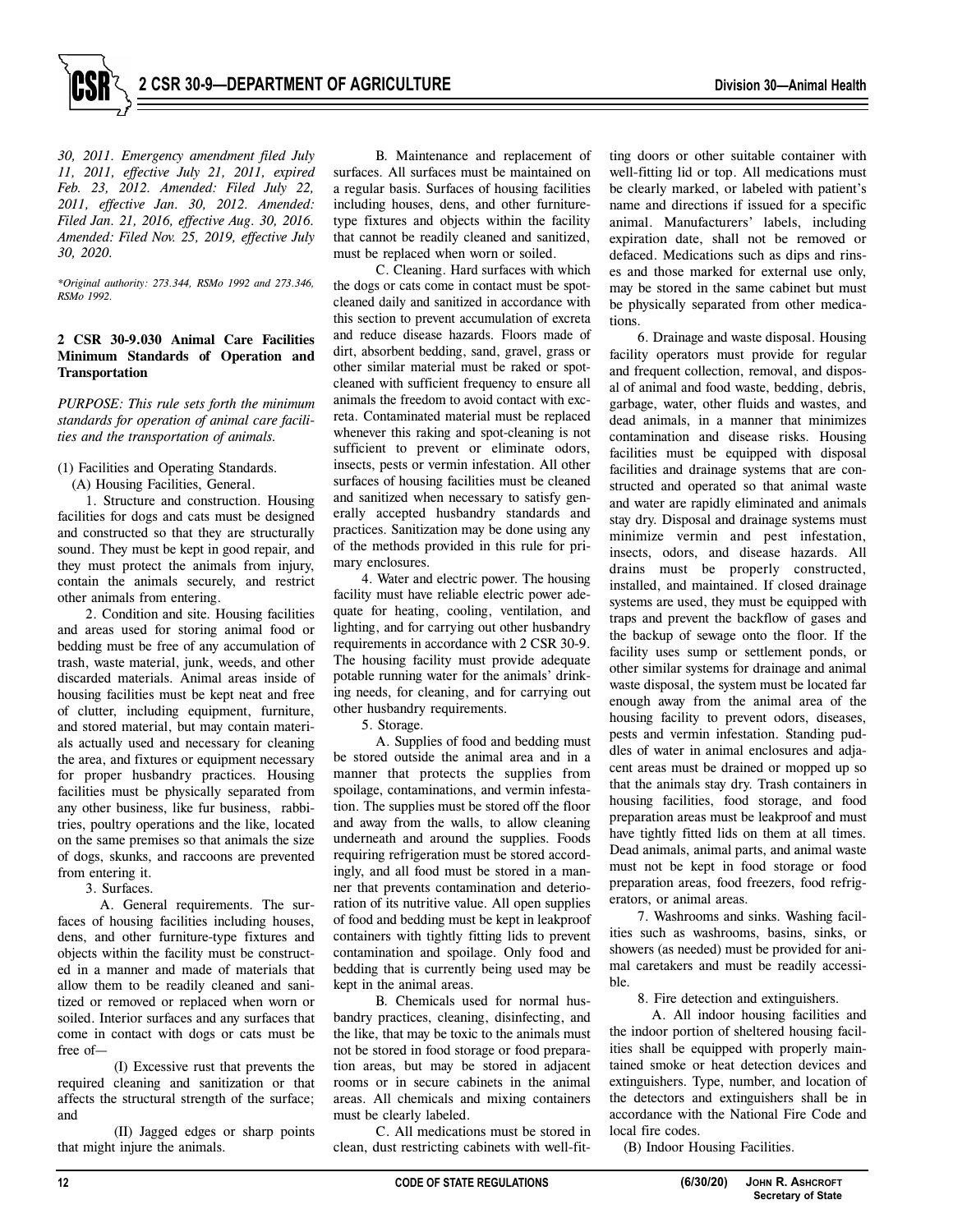

1. Heating, cooling, and temperature. Indoor housing facilities for animals must be sufficiently heated and cooled when necessary to protect the animals from temperature extremes and to provide for their health and well-being. When animals are present, the ambient temperature in the facility must not fall below fifty degrees Fahrenheit (50°F) or ten degrees Celsius (10°C) for animals not acclimated to lower temperatures, for those breeds that cannot tolerate lower temperatures without stress or discomfort (such as short-haired breeds) and for sick, aged, young, or infirm animals, except as approved by the attending veterinarian. Dry bedding, solid resting boards, or other methods of conserving body heat must be provided when temperatures are below fifty degrees Fahrenheit (50 $\degree$ F) or ten degrees Celsius (10 $\degree$ C). The ambient temperature must not fall below forty-five degrees Fahrenheit (45°F) or seven and two-tenths degrees Celsius (7.2°C) for more than four (4) consecutive hours when animals are present and must not rise above eighty-five degrees Fahrenheit (85°F) or twenty-nine point five degrees Celsius  $(29.5\degree C)$  for more than four (4) consecutive hours when animals are present.

2. Ventilation. Indoor housing facilities for animals must be sufficiently ventilated at all times when animals are present to provide for their health and well-being and to minimize odors, drafts, ammonia levels, and moisture condensation. Ventilation must be provided by windows, vents, fans, or air conditioning. Auxiliary ventilation, such as fans, blowers, or air conditioning must be provided when the ambient temperature is eighty-five degrees Fahrenheit (85°F) or twenty-nine point five degrees Celsius (29.5°C) or higher. The relative humidity must be maintained at a level that ensures the health and wellbeing of dogs or cats housed in the facility, in accordance with the directions of the attending veterinarian and generally accepted professional and husbandry practices.

3. Lighting. Indoor housing facilities for animals must be lighted well enough to permit routine inspection, cleaning of the facility, and observation of the animals. Animal areas must be provided a regular diurnal lighting cycle of either natural or artificial light. Lighting must be uniformly diffused throughout animal facilities and provide sufficient illumination to aid in maintaining good housekeeping practices, adequate cleaning, adequate inspection of animals, and for the well-being of the animals. Primary enclosures must be placed so as to protect the animals from excessive light.

4. Interior surfaces. The floors and walls of indoor housing facilities and any other sur-

faces in contact with the animals must be impervious to moisture. The ceilings of indoor housing facilities must be impervious to moisture or be replaceable, for example, a suspended ceiling with replaceable panels.

(C) Sheltered Housing Facilities.

1. Heating, cooling, and temperature. The sheltered part of sheltered housing facilities for animals must be sufficiently heated and cooled when necessary to protect the dogs and cats from temperature extremes and to provide for their health and well-being. The ambient temperature in the sheltered part of the facility must not fall below fifty degrees Fahrenheit (50 °F) or ten degrees Celsius (10 °C) for animals not acclimated to lower temperatures, for those breeds that cannot tolerate lower temperatures without stress and discomfort (such as short-haired breeds), and for sick, aged, young, or infirm animals, except as approved by the attending veterinarian. Dry bedding, solid resting boards, or other methods of conserving body heat must be provided when temperatures are below fifty degrees Fahrenheit (50 °F) or ten degrees Celsius (10 °C). The ambient temperature must not fall below forty-five degrees Fahrenheit (45 °F) or seven and twotenths degrees Celsius (7.2 °C) for more than four (4) consecutive hours when animals are present and must not rise above eighty-five degrees Fahrenheit (85 °F) or twenty-nine and five-tenths degrees Celsius (29.5 °C) for more than four (4) consecutive hours when animals are present.

2. Ventilation. The enclosed or sheltered part of sheltered housing facilities for animals must be sufficiently ventilated when animals are present to provide for their health and well-being and to minimize odors, drafts, ammonia levels, and moisture condensation. Ventilation must be provided by windows, doors, vents, fans, or air conditioning. Auxiliary ventilation, such as fans, blowers, or air conditioning, must be provided when the ambient temperature is eighty-five degrees Fahrenheit (85 °F) or twenty-nine and fivetenths degrees Celsius (29.5 °C) or higher.

3. Lighting. Sheltered housing facilities for animals must be lighted well enough to permit routine inspection and cleaning of the facility and observation of the animals. Animal areas must be provided a regular diurnal lighting cycle of either natural or artificial light. Lighting must be uniformly diffused throughout animal facilities and provide sufficient illumination to aid in maintaining good housekeeping practices, adequate cleaning, adequate inspection of animals, and for the well-being of the animals. Primary enclosures must be placed so as to protect the animals from excessive light.

4. Shelter from the elements. Animals must be provided with adequate shelter from the elements at all times to protect their health and well-being. The shelter structures must be large enough to allow each animal to sit, stand, and lie in a normal manner and to turn about freely.

5. Surfaces.

A. The following areas in sheltered housing facilities must be impervious to moisture:

(I) Indoor floor areas in contact with the animals;

(II) Outdoor floor areas in contact with the animals, when the floor areas are not exposed to the direct sun or are made of a hard material such as wire, wood, metal, or concrete; and

(III) All walls, boxes, houses, dens, and other surfaces in contact with the animals.

B. Outside floor areas in contact with the animals and exposed to the direct sun may not consist of bare dirt or sand and must have adequate drainage.

(D) Outdoor Housing Facilities.

1. Restrictions. The following categories of animals must not be kept in outdoor facilities, unless that practice is specifically approved by the attending veterinarian:

A. Animals that are not acclimated to the temperatures prevalent in the area or region where they are maintained;

B. Animal breeds that cannot tolerate the prevalent temperatures of the area without stress or discomfort (such as short-haired breeds in cold climates);

C. Sick, infirm, aged, or young animals; and

D. When their acclimation status is unknown, animals must not be kept in outdoor facilities when the ambient temperature is less than fifty degrees Fahrenheit (50 °F) or ten degrees Celsius (10 °C).

2. Shelter from the elements. Outdoor facilities for animals must include one (1) or more shelter structures that are accessible to each animal in each outdoor facility and that are large enough to allow each animal in the shelter structure to sit, stand, lie in a normal manner, and to turn about freely. In addition to the shelter structures, one (1) or more separate outside areas of shade must be provided by means of trees, permanent awnings, or suspended shade cloth or heavy duty tarps in good repair and firmly secured to a frame, large enough to contain all the animals at once and protect them from the direct rays of the sun. Tarps kept firmly secure and in good repair may be used as windbreaks. Shelters in outdoor facilities for animals must contain a roof, four (4) sides, and a floor and must—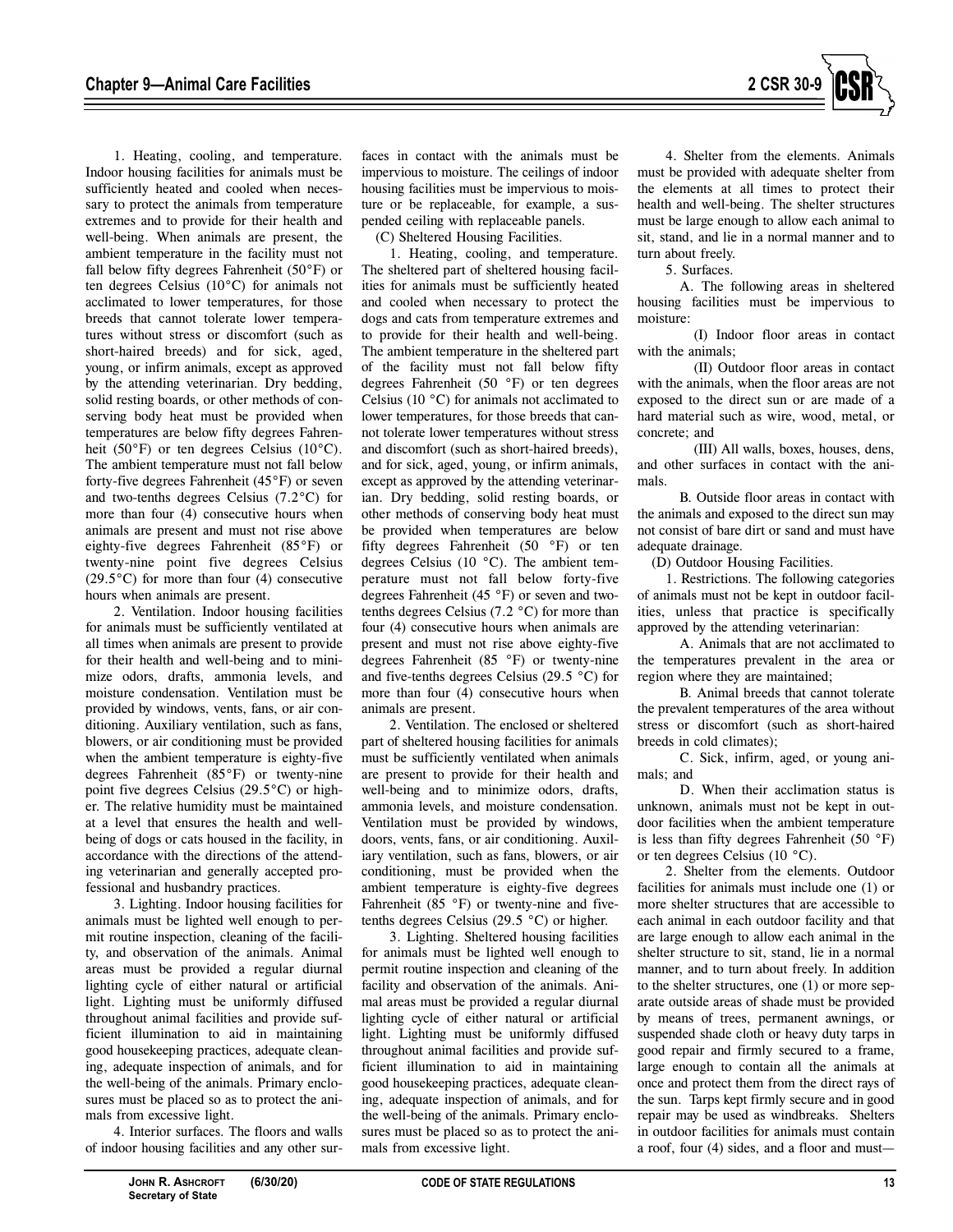A. Provide the animals with adequate protection and shelter from the cold and heat;

B. Provide the animals with protection from the direct rays of the sun and the direct effect of wind, rain, or snow;

C. Be provided with a wind break and rain break at the entrance; and

D. Contain clean, dry bedding material if the ambient temperature is below fifty degrees Fahrenheit ( $50^{\circ}$ F) or ten degrees Celsius (10 °C). Additional clean, dry bedding is required when the temperature is thirty-five degrees Fahrenheit (35 °F) or one and seven-tenths degrees Celsius (1.7 °C) or lower.

3. Construction. Building surfaces in contact with animals in outdoor housing facilities must be impervious to moisture. Metal barrels, cars, refrigerators or freezers, and the like must not be used as shelter structures. The floors of outdoor housing facilities may not be of bare dirt or sand; must have adequate drainage; and must be replaced if there are any prevalent odors, diseases, insects, pests, or vermin. All surfaces must be maintained on a regular basis. Surfaces of outdoor housing facilities, including houses, dens, and the like, that cannot be readily cleaned and sanitized, must be replaced when worn or soiled. If aggregate or fine gravel is used for flooring, it must be appropriate to the size of the dog.

(E) Mobile or Traveling Facilities.

1. Heating, cooling, and temperature. Mobile or traveling housing facilities for animals must be sufficiently heated and cooled when necessary to protect the animals from temperature extremes and to provide for their health and well-being. The ambient temperature in the mobile or traveling housing facility must not fall below fifty degrees Fahrenheit (50 °F) or ten degrees Celsius (10 °C) for animals not acclimated to lower temperatures, for those breeds that cannot tolerate lower temperatures without stress or discomfort (such as short-haired breeds) and for sick, aged, young, or infirm animals. Dry bedding, solid resting boards, or other methods of conserving body heat must be provided when temperatures are below fifty degrees Fahrenheit (50 °F) or ten degrees Celsius (10 °C). The ambient temperature must not fall below forty-five degrees Fahrenheit (45 °F) or seven and two-tenths degrees Celsius (7.2 °C) for more than four (4) consecutive hours when animals are present, and must not exceed eighty-five degrees Fahrenheit (85 °F) or twenty-nine and five-tenths degrees Celsius (29.5  $\degree$ C) for more than four (4) consecutive hours when animals are present.

2. Ventilation. Mobile or traveling housing facilities for animals must be sufficiently ventilated at all times when animals are present to provide for the health and well-being of the animals and to minimize odors, drafts, ammonia levels, moisture condensation, and exhaust fumes. Ventilation must be provided by means of windows, doors, vents, fans, or air conditioning. Auxiliary ventilation such as fans, blowers, or air conditioning must be provided when the ambient temperature within the animal housing area is eighty-five degrees Fahrenheit (85 °F) or twenty-nine and five-tenths degrees Celsius (29.5 °C) or higher.

3. Lighting. Mobile or traveling housing facilities for animals must be lighted well enough to permit proper cleaning and inspection of the facility and observation of the animals. Animal areas must be provided a regular diurnal lighting cycle of either natural or artificial light. Lighting must be uniformly diffused throughout animal facilities and provide sufficient illumination to aid in maintaining good housekeeping practices, adequate cleaning, adequate inspection of animals, and for the well-being of the animals.

(F) Primary Enclosures. Primary enclosures for animals must meet the following minimum requirements:

1. General requirements.

A. Primary enclosures must be designed and constructed of suitable materials so that they are structurally sound. The primary enclosure must be kept in good repair

B. Primary enclosures must be constructed and maintained so that they—

(I) Have no sharp points or edges that could injure the animals;

(II) Protect the animals from injury:

(III) Contain the animals securely;

(IV) Keep other animals from entering the enclosure;

(V) Enable the animals to remain dry and clean;

(VI) Provide shelter and protection from extreme temperatures and weather conditions that may be uncomfortable or hazardous to the animals;

(VII) Provide sufficient shade to shelter all the animals housed in the primary enclosure at one time;

(VIII) Provide all the animals with easy and convenient access to clean food and water;

(IX) Enable all surfaces in contact with the animals to be readily cleaned and sanitized in accordance with this rule, or be replaceable when worn or soiled;

(X) Have floors that are constructed in a manner that protects the animals' feet and legs from injury and that, if elevated construction, must be constructed of materials strong enough to prevent sagging and with a mesh small enough that will not allow the animals' feet to pass through any openings in the floor. If the floor of the primary enclosure is constructed of elevated flooring, a solid resting surface(s) or a perforated surface(s) with holes small enough to prevent any portion of the animals' feet or toes to pass through that, in the aggregate, is large enough to hold all the occupants of the primary enclosure at the same time comfortably must be provided; and

(XI) Provide sufficient space to allow each animal to turn about freely, to stand, sit, and lie in a comfortable, normal position, and to walk in a normal manner.

C. Any primary enclosure subject to the provisions of section 273.345, RSMo shall meet the following standards for elevated flooring:

(I) Wire strand flooring shall be prohibited;

(II) Slatted flooring must be flat, no less than one and one-half inches (1.5") in width, and constructed of materials strong enough to prevent sagging and with openings that will not allow the animals' feet to pass through any openings in the floor;

(III) Plastic flooring must be constructed of materials strong enough to prevent sagging and with openings that will not allow the animals' feet to pass through any openings in the floor;

(IV) Metal flooring coated with a flexible plastic surface must be constructed of materials strong enough to prevent sagging and with openings that will not allow the animals' feet to pass through any openings in the floor. The coating must be maintained in such a manner that the animal is not allowed to come into contact with the metal; and

(V) Galvanized metal flooring must be constructed of materials strong enough to prevent sagging and with openings that will not allow the animals' feet to pass through any openings in the floor. Galvanized metal flooring must have a flat surface that is free of rust and sharp points;

2. Additional requirements for cats.

A. Space. Each cat, including weaned kittens, that is housed in any primary enclosure must be provided minimum vertical space and floor space as follows:

(I) Each primary enclosure housing cats must be at least twenty-four inches (24") high or sixty and ninety-six hundredths centimeters (60.96 cm). Temporary housing such as queening cages may be reduced to a height of eighteen inches (18") or forty-five and seventy-two hundredths centimeters (45.72 cm)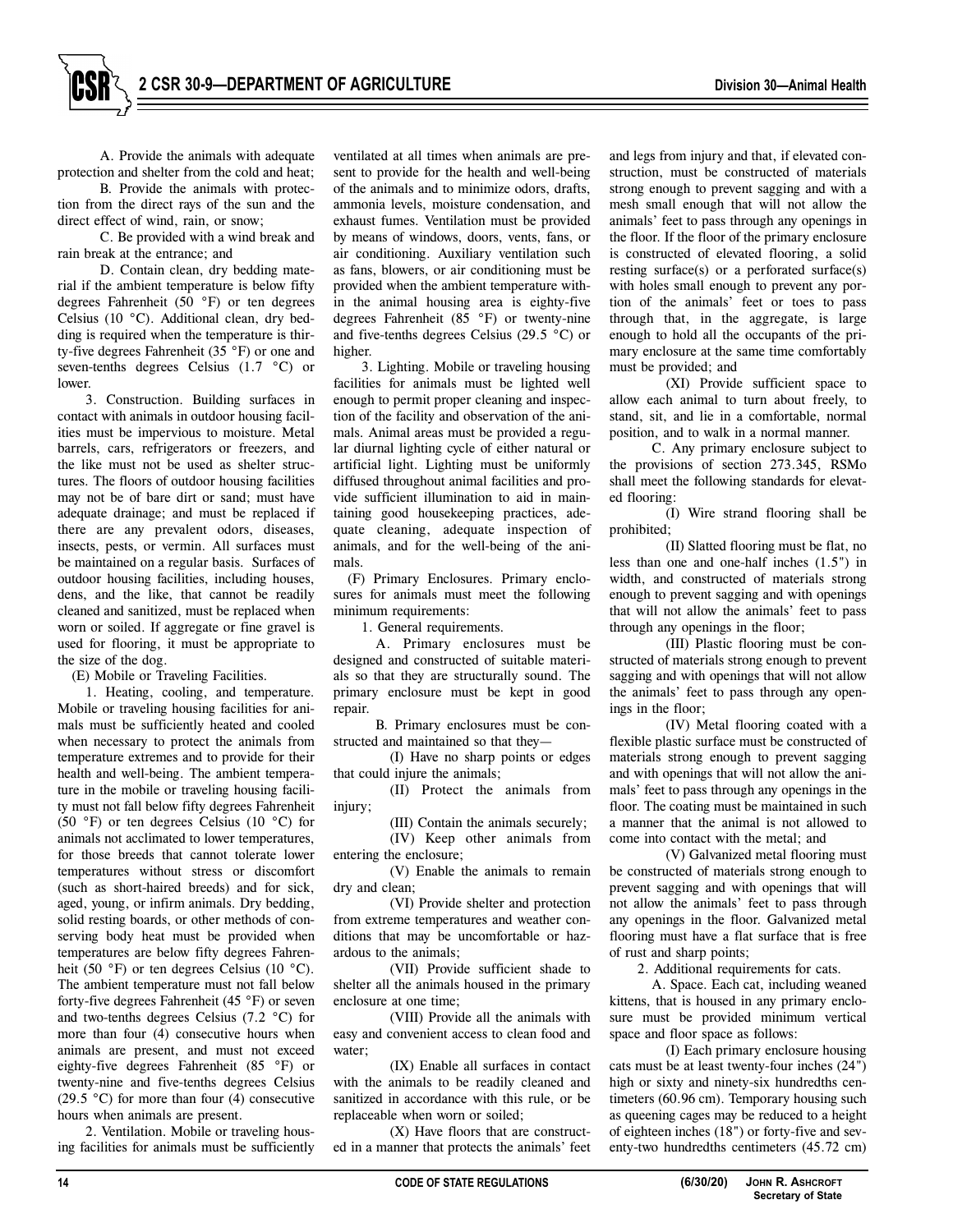

to reduce injury to kittens;

(II) Cats up to and including eight and eight-tenths (8.8) pounds or four (4) kilograms must be provided with at least three (3.0) square feet or twenty-eight hundredths (0.28) square meters;

(III) Cats over eight and eighttenths (8.8) pounds or four (4) kilograms must be provided with at least four (4.0) square feet or thirty-seven hundredths (0.37) square meters;

(IV) Each queen with nursing kittens must be provided with an additional amount of floor space, based on her breed and behavioral characteristics, and in accordance with generally accepted husbandry practices as determined by the attending veterinarian. If the additional amount of floor space for each nursing kitten is equivalent to less than five percent (5%) of the minimum requirement for the queen, the housing must be approved by the state veterinarian; and

(V) The minimum floor space required by this section is exclusive of any food or water pans. The litter pan may be considered part of the floor space if properly cleaned and sanitized.

B. Compatibility. All cats housed in the same primary enclosure must be compatible, as determined by observation. Not more than twelve (12) adult nonconditioned cats may be housed in the same primary enclosure. Queens in heat may not be housed in the same primary enclosure with sexually mature males, except for breeding. Except when maintained in breeding colonies, queens with litters may not be housed in the same primary enclosure with other adult cats, and kittens under four (4) months of age may not be housed in the same primary enclosure with adult cats, other than the dam or foster dam. Cats with a vicious or aggressive disposition must be housed separately.

C. Litter. In all primary enclosures, a receptacle containing sufficient clean litter must be provided to contain excreta and body wastes.

D. Resting surfaces. Each primary enclosure housing cats must contain a resting  $surface(s)$  that, in the aggregate, is large enough to hold all the occupants of the primary enclosure at the same time comfortably. The resting surfaces must be elevated, impervious to moisture, and be able to be easily cleaned and sanitized or easily replaced when soiled or worn.

(I) Low resting surfaces that do not allow the space under them to be comfortably occupied by the animal will be counted as part of the floor space. Floor space under low resting surfaces shall not be counted as floor space to meet the minimum space requirements.

(II) Elevated resting surfaces will not be required for short-term housing, housed three (3) months or less, facilities such as boarding kennels, commercial kennels, contract kennels, pet shops, and pounds or dog pounds, however, elevated resting surfaces may be properly installed to increase floor space to that required in this rule; and

3. Additional requirements for dogs.

A. Space.

(I) Each dog housed in a primary enclosure (including weaned puppies) must be provided a minimum amount of floor space, calculated as follows: Find the mathematical square of the sum of the length of the dog in inches (measured from the tip of its nose to the base of its tail) plus six inches (6"); then divide the product by one hundred forty-four (144). The calculation is: (length of dog in inches plus six (6)) times (length of dog in inches plus six (6)) equals required floor space in square inches. Required floor space in inches divided by one hundred fortyfour (144) equals required floor space in square feet.

(II) Each bitch with nursing puppies must be provided with an additional amount of floor space, based on her breed and behavioral characteristics, and in accordance with generally accepted husbandry practices as determined by the attending veterinarian. If the additional amount of floor space for each nursing puppy is less than five percent (5%) of the minimum requirement for the bitch, this housing must be approved by the state veterinarian.

(III) The interior height of a primary enclosure must be at least six inches (6") higher than the head of the tallest dog in the enclosure when it is in a normal standing position.

(IV) Permanent tethering of dogs is prohibited for use as a primary enclosure. Temporary tethering of dogs is prohibited for use as a primary enclosure unless written approval is obtained from the state veterinarian.

B. Compatibility. All dogs housed in the same primary enclosure must be compatible, as determined by observation. Not more than twelve (12) adult nonconditioned dogs may be housed in the same primary enclosure. Bitches in heat may not be housed in the same primary enclosure with sexually mature males, except for breeding. Except when maintained in breeding colonies, bitches with litters may not be housed in the same primary enclosure with other adult dogs, and puppies under four (4) months of age may not be housed in the same primary enclosure with adult dogs, other than their dam or foster

dam. Dogs with a vicious or aggressive disposition must be housed separately.

C. Additional space requirements for dogs subject to the provisions of section 273.345, RSMo, shall be based upon the minimum amount of floor space as calculated from part  $(1)(F)3.A.(I)$  of this rule and multiplied by factor or added to the total living area as prescribed in this rule.

(I) The minimum allowable space for primary enclosures subject to the provisions of section 273.345, RSMo, shall be calculated as follows:

(a) Dogs housed singly. Any dogs housed singly must have their minimum amount of floor space as calculated from part  $(1)(F)3.A.(I)$  of this rule (minimum amount of floor space) and multiplied by a factor of six (6);

(b) Dogs housed as a pair. Any dogs housed as a pair must have their minimum amount of floor space as calculated from part  $(1)(F)3.A.(I)$  of this rule (minimum amount of floor space) and multiplied by a factor of three (3);

(c) Dogs housed in small groups of three (3) to four (4). Any dogs housed in small groups of three (3) to four (4) shall have the largest two (2) dogs calculated from part  $(1)(F)3.A.(I)$  of this rule (minimum amount of floor space) and multiplied by a factor of three (3), with each additional dog being provided additional space at one hundred percent (100%) of the same formula; and

(d) Dogs housed in large groups of five  $(5)$  to six  $(6)$ . Any dogs housed in large groups of five  $(5)$  to six  $(6)$  must have their minimum amount of floor space as calculated from part  $(1)(F)3.A.(I)$  of this rule (minimum amount of floor space) and multiplied by a factor of three (3). No more than six (6) adult dogs may be housed in the same primary enclosure.

Common examples under part (1)(F)3.C.(I)

|             | Single   | Pair     | Group of 3   | Group of 4  | Group of 5 | Group of 6  |
|-------------|----------|----------|--------------|-------------|------------|-------------|
| 18 inch dog | 24 sq ft | 24 sq ft | $28$ sq $ft$ | $32$ sq ft  | $60$ sa ft | $72$ sa ft  |
| 30 inch dog | 54 sa ft | 54 sa ft | $63$ sq ft   | $72$ sq ft  | 135 sq ft  | $162$ sq ft |
| 42 inch dog | 96 sq ft | 96 sq ft | $112$ sa ft  | $128$ sq ft | 240 sq ft  | 288 sq ft   |

# (II) Exemptions.

(a) Covered dogs subject to the provisions of section 273.345, RSMo, may be exempted from the space requirements of this rule for the purpose of documented treatment for veterinary purposes, provided that they meet space requirements under part  $(1)(F)3.A.(I)$  of this rule.

(b) Female covered dogs subject to the provisions of section 273.345, RSMo, may be exempted from the space requirements of this rule when they are within two (2) weeks of their whelping date and eight (8)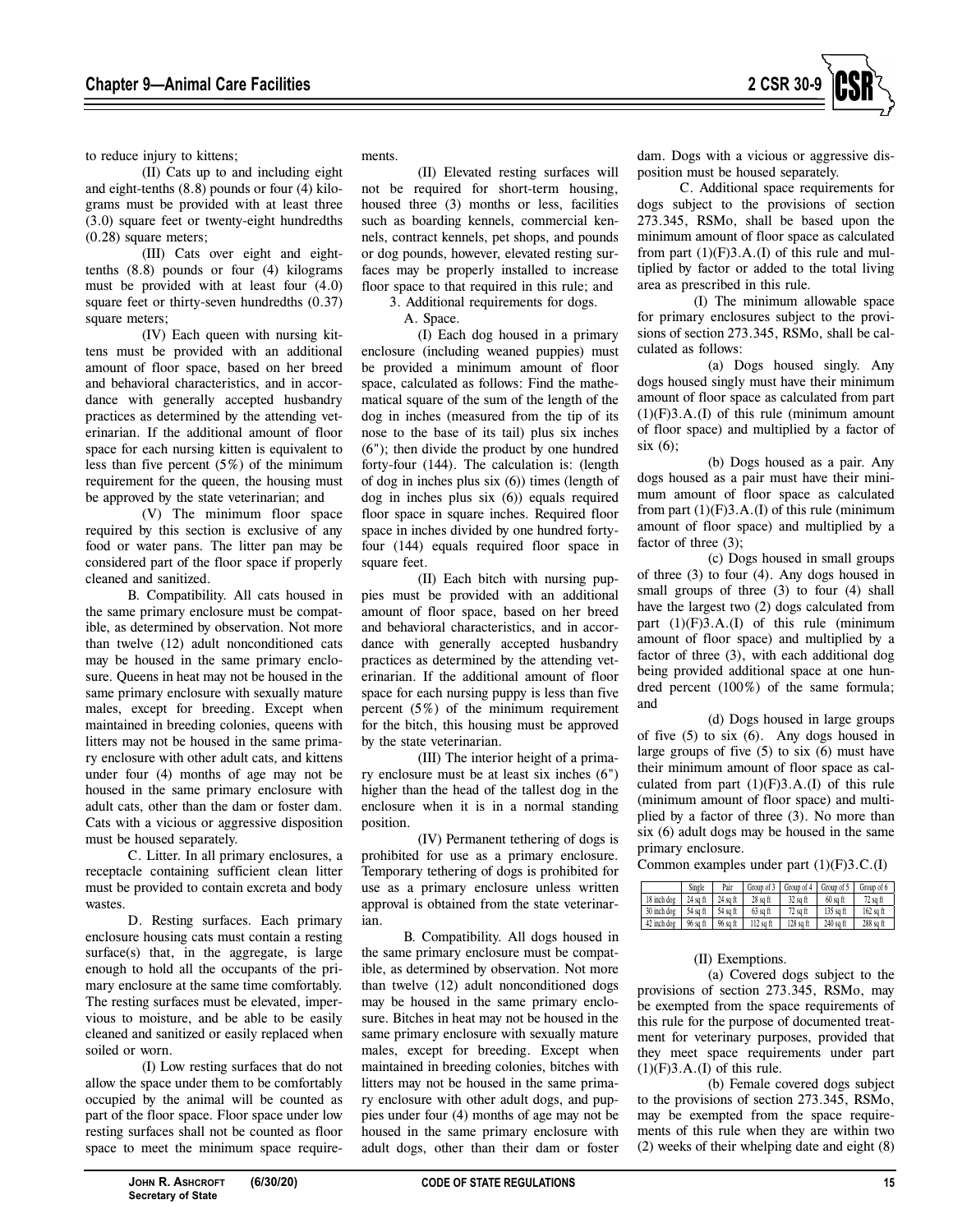

weeks post parturition, provided that they meet space requirements under part  $(1)(F)3.A.(II)$  of this rule.

(2) Animal Health and Husbandry Standards.

(A) Compatible Grouping. Animals that are housed in the same primary enclosure must be compatible, with the following restrictions:

1. Females in heat (estrus) may not be housed in the same primary enclosure with males, except for breeding purposes;

2. Any animal exhibiting a vicious or overly aggressive disposition must be housed separately;

3. Puppies or kittens four (4) months of age or less may not be housed in the same primary enclosure with adult dogs or cats other than their dams or foster dams, except when permanently maintained in breeding colonies;

4. Dogs or cats may not be housed in the same primary enclosure with any other species of animals, unless they are compatible; and

5. Dogs and cats that have or are suspected of having a contagious disease must be isolated from healthy animals in the colony, as directed by the attending veterinarian. When an entire group or room of animals is known to have or believed to be exposed to an infectious agent, the group may be kept intact during the process of diagnosis, treatment, and control.

(B) Exercise for Dogs.

1. Animal shelters, boarding kennels, commercial kennels, commercial breeders, dealers, exhibitors, and voluntary licensees must develop, document, and follow an appropriate plan to provide dogs with an opportunity for exercise. In addition, the plan must be approved and signed by the licensee and the attending veterinarian. The plan must include written standard procedures to be followed in providing the opportunity for exercise. The plan must be made available to the state veterinarian or his/her designated representative upon request. The plan, at a minimum, must comply with each of the following:

A. Dogs housed individually. Dogs over twelve (12) weeks of age, except bitches with litters, housed, held, or maintained by any animal shelter, boarding kennel, commercial kennel, commercial breeder, dealer, exhibitor, or voluntary licensee must be provided the opportunity for exercise regularly if they are kept in individual cages, pens, or runs that provide less than two (2) times the required floor space for that dog, as prescribed in this rule; and

B. Dogs housed in groups. Dogs over twelve (12) weeks of age housed, held, or

maintained in groups by any dealer or exhibitor do not require additional opportunity for exercise regularly if they are maintained in cages, pens, or runs that provide in total at least one hundred percent (100%) of the required space for each dog if maintained separately. These animals may be maintained in compatible groups unless—

(I) In the opinion of the attending veterinarian, this housing would adversely affect the health or well-being of the dogs(s); or

(II) Any dog exhibits aggressive or vicious behavior.

2. Methods and period of providing exercise opportunity.

A. The frequency, method, and duration of the opportunity for exercise shall be determined by the attending veterinarian.

B. Licensees, in developing their plan, should consider providing positive physical contact with humans that encourages exercise through play or other similar activities. If a dog is housed, held, or maintained at a facility without sensory contact with another dog, it must be provided with positive physical contact with humans at least daily.

C. The opportunity for exercise may be provided in a number of ways, such as—

(I) Group housing in cages, pens, or runs that provide at least one hundred percent (100%) of the required space for each dog if maintained separately under the minimum floor space requirements of this rule;

(II) Maintaining individually housed dogs in cages, pens, or runs that provide at least twice the minimum amount of floor space required by this rule;

(III) Providing access to a run or open area at the frequency and duration prescribed by the attending veterinarian; or

(IV) Other similar activities.

D. Forced exercise methods or devices such as swimming, treadmills, or carousel-type devices are unacceptable for meeting the requirements of this section.

3. Exemptions. If, in the opinion of the attending veterinarian, it is inappropriate for certain dogs to exercise because of their health, condition, or well-being, the licensee may be exempted from meeting the requirements of this section for those specific dogs. This exemption must be documented by the attending veterinarian and, unless the basis for exemption is a permanent condition, must be reviewed and signed at least every thirty (30) days by the attending veterinarian.

4. Constant and unfettered access. Except as prescribed herein by rule, commercial breeders with more than ten (10) intact females must provide covered dogs with constant and unfettered access to an attached outdoor run. The following general exemptions shall apply to constant and unfettered access:

A. Purposes of veterinary care. Covered dogs subject to the provisions of section 273.345, RSMo, may be exempted from the requirement of constant and unfettered access to outdoor exercise for the purpose of documented treatment for veterinary purposes;

B. Whelping. Female covered dogs subject to the provisions of section 273.345, RSMo, may be exempted from the requirement of constant and unfettered access to outdoor exercise when they are within two (2) weeks of their whelping date and eight (8) weeks post parturition;

C. Extreme weather. Covered dogs subject to the provisions of section 273.345, RSM<sub>0</sub>, may be exempted from the requirement of constant and unfettered access to outdoor exercise during extreme weather conditions as defined under 2 CSR 30-9.010(2)(CC);

D. Nocturnal predators. Covered dogs subject to the provisions of section 273.345, RSMo, may be exempted from the requirement of constant and unfettered access to outdoor exercise from dusk to dawn; and

E. Municipal zoning ordinances. Covered dogs subject to the provisions of section 273.345, RSMo, may be exempted from the requirement of constant and unfettered access to outdoor exercise to comply with municipal zoning ordinances.

(C) Feeding.

1. Animals must be fed at least once each twelve (12) hours, unless the dietary requirements of the species require a longer interval and except as otherwise might be required to provide adequate veterinary care. The food must be uncontaminated, wholesome, palatable, and of sufficient quantity and nutritive value to maintain the normal condition and weight of the animal. The diet must be appropriate for the individual animal's age and condition.

2. Food receptacles used for animals must be readily accessible to all animals and must be located so as to minimize contamination by excreta and pests and be protected from rain and snow. Feeding pans must either be made of a durable material that can be easily cleaned and sanitized or disposable. If the food receptacles are not disposable, they must be kept clean and must be sanitized in accordance with this rule. If the food receptacles are disposable, they must be discarded after one (1) use. Self-feeders may be used for the feeding of dry food. If self-feeders are used, they must be kept clean and must be sanitized in accordance with this rule. Measures must be taken to ensure that there is no molding, deterioration, and caking of feed.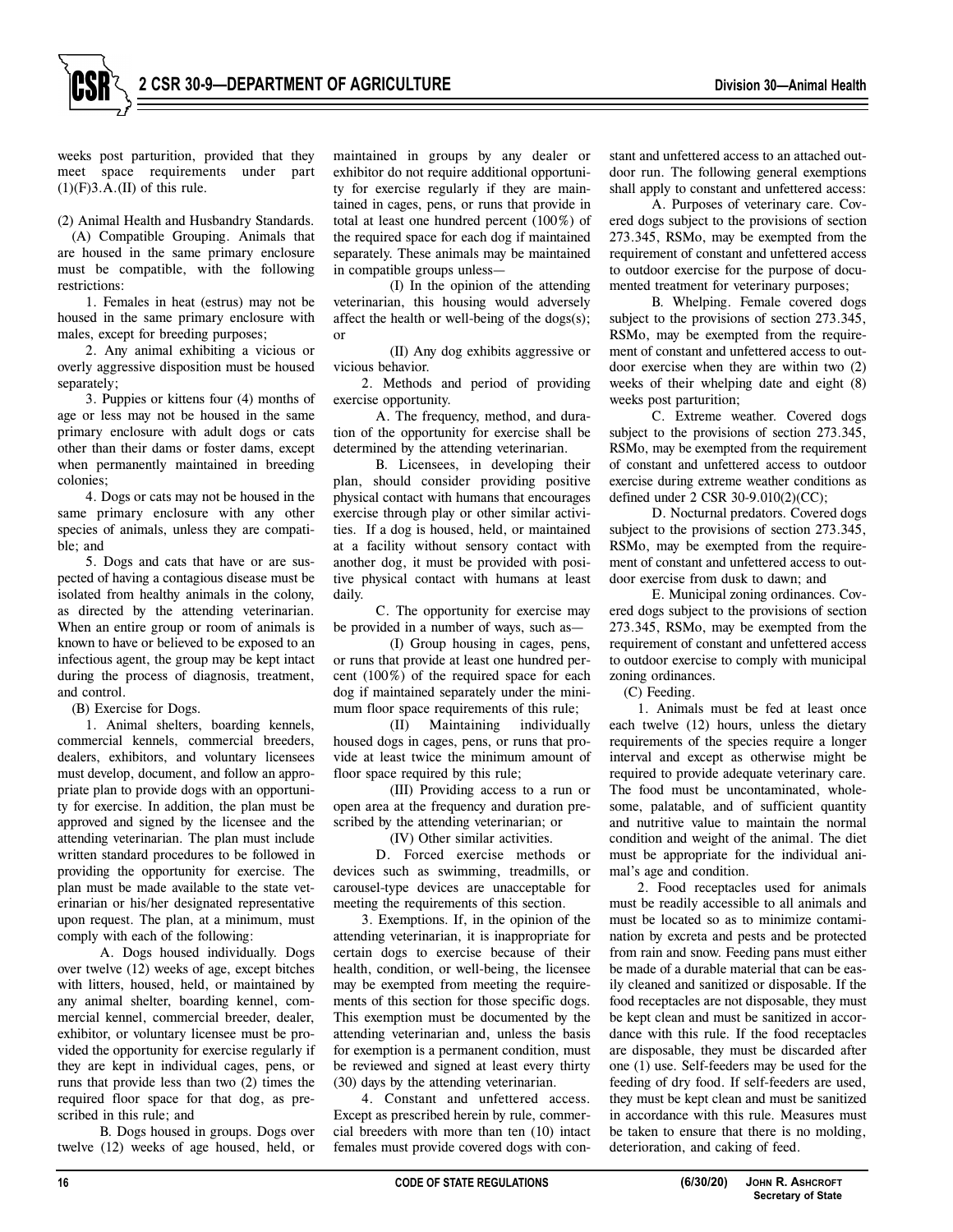

(D) Watering.

1. Each licensee subject to the provisions of section 273.345, RSMo, shall provide continuous access to potable water that is not frozen and is generally free of debris, feces, algae, and other contaminants.

2. If potable water is not continually available to the animals, it must be offered to the animals as often as necessary to ensure their health and well-being, but not less than once each eight (8) hours for at least one (1) hour each time, unless restricted by the attending veterinarian.

3. Water receptacles must be kept clean and sanitized in accordance with this rule and before being used to water a different animal or social grouping of animals.

(E) Cleaning, Sanitization, Housekeeping, and Pest Control.

1. Cleaning of primary enclosures.

A. Excreta and food waste must be removed from primary enclosures daily and from under primary enclosures as often as necessary to prevent an excessive accumulation of feces and food waste, to prevent soiling of the animals contained in the primary enclosures, and to reduce disease hazards, insects, pests, and odors.

B. When steam or water is used to clean the primary enclosure, whether by hosing, flushing, or other methods, animals must be removed unless the enclosure is large enough to ensure the animals would not be harmed, wetted, or distressed in the process.

C. Standing water must be removed from the primary enclosure and adjacent areas.

D. Animals in other primary enclosures must be protected from being contaminated with water and other wastes during the cleaning.

E. The pans under primary enclosures with elevated floors and the ground areas under raised runs must be cleaned as often as necessary to prevent accumulation of feces and food waste and to reduce disease hazards, pests, insects, and odors.

F. Any person required to have a license under sections 273.325 to 273.357, RSMo, who houses animals in stacked cages without an impervious barrier between the levels of such cages, except when cleaning such cages, is guilty of a class A misdemeanor.

2. Sanitization of primary enclosures and food and water receptacles.

A. Used primary enclosures and food and water receptacles must be cleaned and sanitized in accordance with this section before they can be used to house, feed, or water another animal, or social grouping of animals.

B. Used primary enclosures and food and water receptacles for animals must be sanitized at least once every two (2) weeks using one (1) of the methods prescribed in this section, and more often if necessary to prevent accumulation of dirt, debris, food waste, excreta, and other disease hazards.

C. Hard surfaces of primary enclosures and food and water receptacles must be sanitized using one (1) of the following methods:

(I) Live steam under pressure;

(II) Washing with hot water (at least one hundred eighty degrees Fahrenheit (180 °F) or eighty-two and two-tenths degrees Celsius (82.2  $^{\circ}$ C)) and soap or detergent, as with a mechanical cage washer; or

(III) Washing all soiled surfaces with appropriate detergent solutions and disinfectants, or by using a combination detergent/disinfectant product that accomplishes the same purpose, with a thorough cleaning of the surfaces to remove organic material, so as to remove all organic material and mineral build-up, and to provide sanitization followed by a clean water rinse.

D. Pens, runs, and outdoor housing areas using material that cannot be sanitized using the methods previously stated, such as gravel, sand, grass, earth, or absorbent bedding, must be sanitized by removing the contaminated material as necessary to prevent odors, diseases, pests, insects, and vermin infestation.

3. Housekeeping for premises. Premises where housing facilities are located, including buildings and surrounding grounds, must be kept clean and in good repair to protect the animals from injury, to facilitate the husbandry practices required in this rule, and to reduce or eliminate breeding and living areas from rodents and other pests and vermin. Premises must be kept free of accumulations of trash, junk, waste products, and discarded matter. Weeds, grasses, and bushes must be controlled so as to facilitate cleaning of the premises and pest control and to protect the health and well-being of the animals.

4. Pest control. An effective program for the control of insects, external parasites affecting dogs and cats, and birds and mammals that are pests must be established and maintained so as to promote the health and well-being of the animals and reduce contamination by pests in animal areas.

(F) Employees. Each person licensed under the provisions of the Animal Care Facilities Act (ACFA) and who is maintaining dogs or cats, or both, must have enough employees to carry out the level of husbandry practices and care required by this rule. The employees who provide for husbandry and care or handle animals must be properly trained in these activities to the degree that their work performance ensures all standards are met in maintaining of the animals. These employees shall be supervised by an individual who has the knowledge, background, and experience in proper husbandry and care of dogs and cats to supervise others. The employer must be certain that the supervisor and other employees can perform to these standards.

(G) Primary Enclosures When Homes Are Used as Animal Facilities.

1. General requirements. Homes used as an animal housing facility must be the homes normally occupied by the human inhabitant responsible for caring for the animal(s) and must be adequate and suitable for reasonable prudent humans to live in without health or injury risks above those expected in a well managed home. Houses shall not be compartmentalized except to restrict entry into areas which may be hazardous to the animals. Areas compartmentalized from the main living area occupied by the human inhabitants shall not be used as animal areas unless they meet the standards of indoor housing facilities. The temperature in home housing facilities must be maintained between sixty degrees and eighty-five degrees Fahrenheit  $(60^\circ - 85^\circ)$  at all times when animals are present.

A. Dogs and/or cats must be compatible to be housed in the same home.

B. The home must be equipped with smoke or heat detectors.

C. Homes must be kept free of fleas and ticks.

2. Space and additional requirements.

A. Cages or crates used to contain animals for short periods of time within the home must be large enough to permit the animal to stand, sit, lie, and turn around in a normal manner and must additionally meet the standards of primary enclosures used to transport live dogs or cats as specified in subsection (3)(B) of this rule.

B. Dogs shall not be caged or crated except:

(I) At night when the caregiver retires;

(II) For short periods of time when the caregiver is away from home or temporarily unable to supervise the animal; or

(III) When necessary for medical reasons.

C. Cats shall not be caged or crated unless necessary for medical reasons. If such confinement is expected to be in excess of twenty-four (24) hours, an elevated resting surface as specified in subparagraph (1)(F)2.D. of this rule must be provided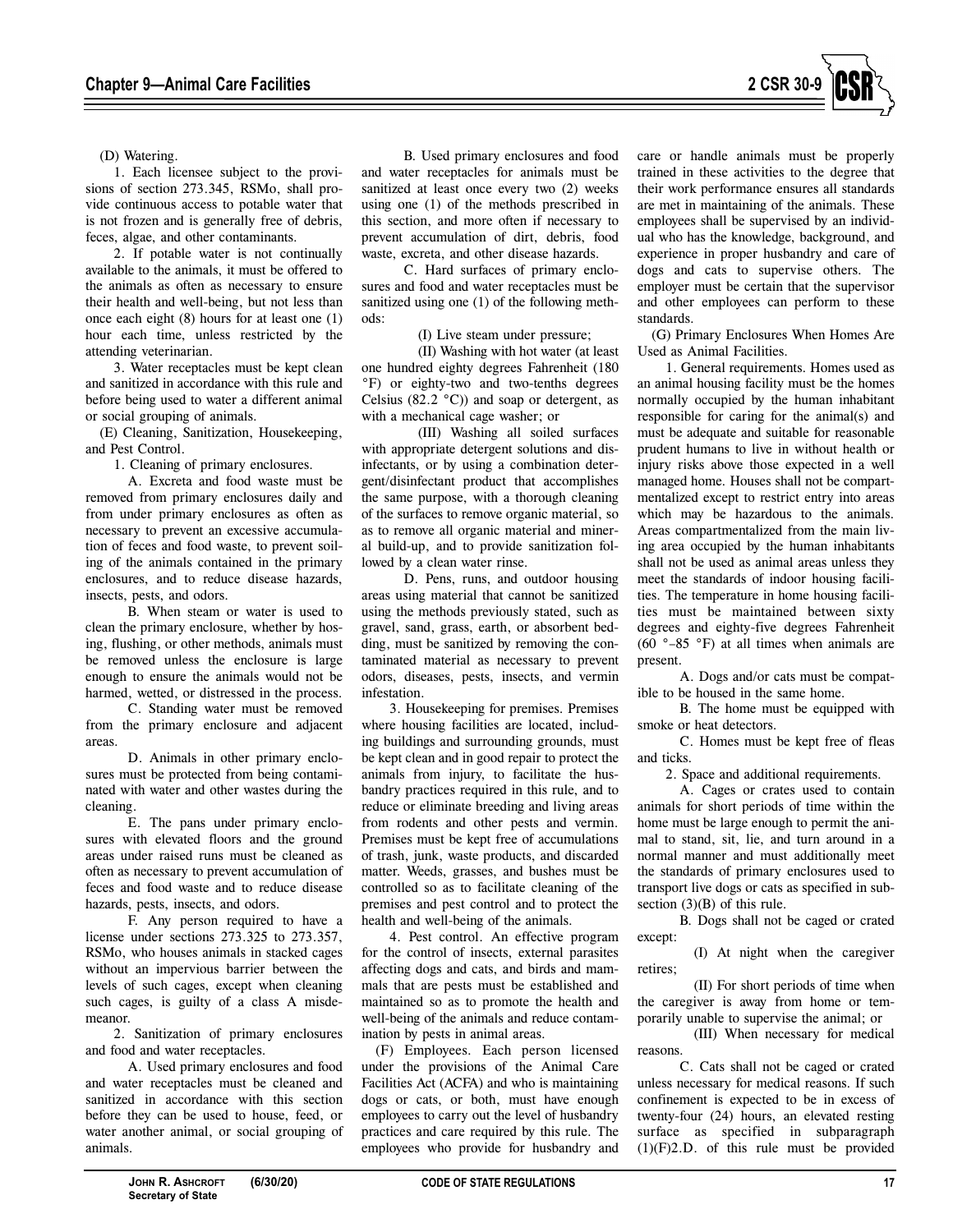unless such resting surface may aggravate the medical condition.

D. House pets being boarded or housed in homes other than their owner's shall not be tethered inside or outside the house. They shall be on a hand-held leash anytime they are outside the house except that dogs may be unleashed for short periods of time inside a properly fenced yard when under the supervision of the caregiver.

E. When pet animals are being boarded in homes, the pet owner must be permitted to meet the caregiver and see the home, and the area of the home, that the animal will be boarded in.

F. Animal wastes must be cleared from the exercise area on a regular basis and with a frequency that assures animals exercising in the area will not become soiled. If the inside of the home becomes soiled with animal waste, the waste must be cleared and the area cleaned immediately.

G. Animal must be placed in no less than a standard size room per animal. (For example, a four (4) room home will support no more than four (4) animals.)

(3) Transportation Standards.

(A) Consignments to Carriers and Intermediate Handlers.

1. Carriers and intermediate handlers must not accept a dog or cat for transport in commerce more than four (4) hours before the scheduled departure time of the primary conveyance on which the animal is to be transported. However, a carrier or intermediate handler may agree with anyone consigning a dog or cat to extend this time by up to two (2) hours. Animals obtained by intermediate handlers for boarding in conjunction with transportation are exempt from the four- (4-) hour restriction.

2. Carriers and intermediate handlers must not accept a dog or cat for transport in commerce unless they are provided with the name, address, and telephone number of the consignee.

3. Carriers and intermediate handlers must not accept a dog or cat for transport in commerce unless the consignor certifies in writing to the carrier or intermediate handler that the dog or cat was offered food and water during the four (4) hours before delivery to the carrier or intermediate handler. The certification must be securely attached to the outside of the primary enclosure in a manner that makes it easily noticed and read. Instructions for no food or water are not acceptable unless directed by the attending veterinarian. Instructions must be in compliance with this rule. The certification must include the following information for each dog and cat:

A. The consignor's name and address;

B. The tag number or tattoo assigned to each dog or cat as required in 2 CSR 30-  $Q$ 

C. The time and date the animal was last fed and watered and the specific instructions for the next feeding(s) and watering(s) for a twenty-four- (24-) hour period; and

D. The consignor's signature and the date and time the certification was signed.

4. Carriers and intermediate handlers must not accept a dog or cat for transport in commerce in a primary enclosure unless the primary enclosure meets the requirements of this rule. A carrier or intermediate handler must not accept a dog or cat for transport if the primary enclosure is obviously defective or damaged and cannot reasonably be expected to safely and comfortably contain the dog or cat without causing suffering or injury.

5. Carriers and intermediate handlers must not accept a dog or cat for transport in commerce unless their animal holding area meets the minimum temperature requirements contained in this rule, or unless the consignor provides them with a certificate signed by a veterinarian and dated no more than ten (10) days before delivery of the animal to the carrier or intermediate handler for transport in commerce, certifying that the animal is acclimated to temperatures lower than those required in this rule. Even if the carrier or intermediate handler receives this certification, the temperatures the dog or cat is exposed to while in a terminal facility must not be lower than forty-five degrees Fahrenheit (45°F) or seven and two-tenths degrees Celsius (7.2°C) for more than four (4) consecutive hours when dogs or cats are present, as set forth in this rule, nor lower than forty-five degrees Fahrenheit (45°F) or seven and two-tenths degrees Celsius  $(7.2^{\circ}$ C) for more than forty-five  $(45)$ minutes when moving dogs or cats to or from terminal facilities or primary conveyances. A copy of the certification must accompany the dog or cat to its destination and must include the following information:

A. The consignor's name and address;

B. The tag number or tattoo assigned to each dog or cat as required in 2 CSR 30- 9;

C. A statement by a veterinarian, dated no more than ten (10) days before delivery, that to the best of his/her knowledge, each of the dogs and cats contained in the primary enclosure is acclimated to air temperatures lower than fifty degrees Fahrenheit (50 $\degree$ F) or ten degrees Celsius (10 $\degree$ C); but not lower than a minimum temperature, specified on a certificate, that the attending

veterinarian has determined is based on generally accepted temperature standards for the age, condition, and breed of the dog or cat; and

D. The signature of the veterinarian and the date the certification was signed.

6. When a primary enclosure containing a dog or cat has arrived at the animal holding area at a terminal facility after transport, the carrier or intermediate handler must attempt to notify the consignee upon arrival and at least once in every six- (6-) hour period after that. The time, date, and method of all attempted notifications and the actual notification of the consignee, and the name of the person who notifies or attempts to notify the consignee must be written either on the carrier's or intermediate handler's copy of the shipping document or on the copy that accompanies the primary enclosure. If the consignee cannot be notified within twentyfour (24) hours after the dog or cat has arrived at the terminal facility, the carrier or intermediate handler must return the animal to the consignor or to whomever the consignor designates. If the consignee is notified of the arrival and does not accept delivery of the dog or cat within forty-eight (48) hours after arrival of the dog or cat, the carrier or intermediate handler must return the animal to the consignor or to whomever the consignor designates. The carrier or intermediate handler must continue to provide proper care, feeding, and housing to the dog or cat in accordance with generally accepted professional and husbandry practices until the consignee accepts delivery of the dog or cat or until it is returned to the consignor or to whomever the consignor designates. The carrier or intermediate handler must obligate the consignor to reimburse the carrier or intermediate handler for the cost of return transportation and care.

(B) Primary Enclosures Used to Transport Live Dogs and Cats. Any person subject to the ACFA shall not transport or deliver for transport in commerce a dog or cat unless the following requirements are met:

1. Construction of primary enclosures. The dog or cat must be contained in a primary enclosure such as a compartment, transport cage, carton, or crate. Primary enclosures used to transport dogs and cats must be constructed so that—

A. The primary enclosure is strong enough to contain the dogs and cats securely and comfortably and to withstand normal rigors of transportation;

B. The interior of the primary enclosure has no sharp points or edges and no protrusions that could injure the animal contained in it;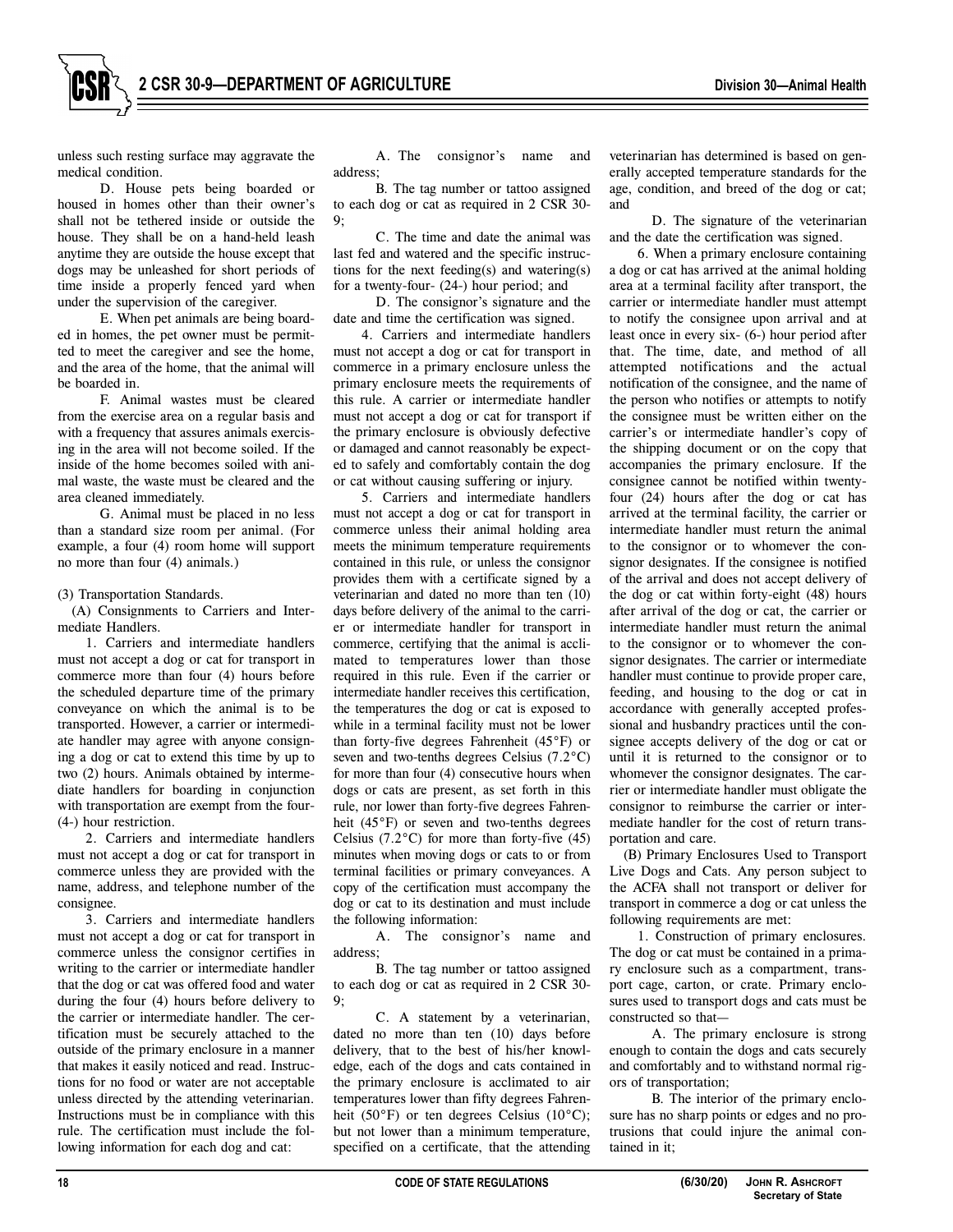

C. The dog or cat is at all times securely contained within the enclosure and cannot put any part of its body outside the enclosure in a way that could result in injury to itself, to handlers or to persons or animals nearby;

D. The dog or cat can be easily and quickly removed from the enclosure in an emergency;

E. Unless the enclosure is permanently affixed to the conveyance, adequate devices such as handles or handholds are provided on its exterior, and enable the enclosure to be lifted without tilting it, and ensure that anyone handling the enclosure will not come into physical contact with the animal contained inside;

F. Unless the enclosure is permanently affixed to the conveyance, it is clearly marked on top and on one (1) or more sides with the words "Live Animals", in letters at least one inch (1") or two and five-tenths centimeters (2.5 cm) high and with arrows or other markings to indicate the correct upright position of the primary enclosure;

G. Any material, treatment, paint, preservative, or other chemical used in or on the enclosure is nontoxic to the animal and not harmful to the health or well-being of the animal;

H. Proper ventilation is provided to the animal in accordance with this rule; and

I. The primary enclosure has a solid, leak-proof bottom or a removable, leak-proof collection tray under a slatted or wire floor that prevents seepage of waste products, such as excreta and body fluids, outside of the enclosure. If a slatted or wire mesh floor is used in the enclosure, it must be designed and constructed so that the animal cannot put any part of its body between the slats or through the holes in the mesh. Unless the dogs and cats are on raised slatted floors or raised floors made of wire mesh, the primary enclosure must contain enough previously unused litter to absorb and cover excreta. The litter must be of a suitably absorbent material that is safe and nontoxic to the dogs and cats;

2. Cleaning of primary enclosures. A primary enclosure used to hold or transport dogs or cats in commerce must be cleaned and sanitized before each use in accordance with the methods provided in this rule. If the dogs or cats are in transit for more than twenty-four (24) hours, the enclosures must be cleaned and any litter replaced or other methods, such as moving the animals to another enclosure, must be utilized to prevent the soiling of the dogs or cats by body wastes. If it becomes necessary to remove the dog or cat from the enclosure in order to clean, or to move the dog or cat to another enclosure, this procedure must be completed in a way that safeguards the dog or cat from injury and prevents escape;

3. Ventilation.

A. Unless the primary enclosure is permanently affixed to the conveyance, there must be—

(I) Ventilation openings located on two (2) opposing walls of the primary enclosure and the openings must be at least sixteen percent (16%) of the surface area of each such wall and the total combined surface area of the ventilation openings must be at least fourteen percent (14%) of the total combined surface area of all the walls of the primary enclosure; or

(II) Ventilation openings on three (3) walls of the primary enclosure, and the openings on each of the two (2) opposing walls must be at least eight percent (8%) of the total surface area of the two (2) walls, and the ventilation openings on the third wall of the primary enclosure must be at least fifty percent (50%) of the total surface area of that wall, and the total combined surface area of the ventilation openings must be at least fourteen percent (14%) of the total combined surface area of all the walls of the primary enclosure; or

(III) Ventilation openings located on all four (4) walls of the primary enclosure and the ventilation openings on each of the four (4) walls must be at least eight percent (8%) of the total surface area of each such wall, and the total combined surface area of the openings must be at least fourteen percent (14%) of total combined surface area of all the walls of the primary enclosure; and

(IV) At least one-third (1/3) of the ventilation area must be located on the upper half of the primary enclosure.

B. Unless the primary enclosure is permanently affixed to the conveyance, projecting rims or similar devices must be located on the exterior of each enclosure wall having a ventilation opening in order to prevent obstruction of the openings. The projecting rims or similar devices must be large enough to provide a minimum air circulation space of zero and seventy-five hundredths inch (0.75") or one and nine-tenths centimeters (1.9 cm) between the primary enclosure and anything the enclosure is placed against.

C. If a primary enclosure is permanently affixed to the primary conveyance so that there is only a front ventilation opening for the enclosure, the primary enclosure must be affixed to the primary conveyance in such a way that the front ventilation opening cannot be blocked and the front ventilation opening must open directly to an unobstructed aisle or passageway inside the conveyance.

The ventilation opening must be at least ninety percent (90%) of the total area of the front wall of the enclosure, and must be covered with bars, wire mesh, or smooth expanded metal having air spaces;

4. Compatibility.

A. Live dogs or cats transported in the same primary enclosure must be of the same species and be maintained in compatible groups, except that dogs and cats that are private pets, are of comparable size, and are compatible may be transported in the same primary enclosure.

B. Puppies or kittens four (4) months of age or less may not be transported in the same primary enclosure with adult dogs or cats other than their dams.

C. Dogs or cats that are overly aggressive or exhibit a vicious disposition must be transported individually in a primary enclosure.

D. Any female dog or cat in heat (estrus) may not be transported in the same primary enclosure with any male dog or cat; 5. Space and placement.

A. Primary enclosures used to transport live dogs and cats must be large enough

to ensure that each animal contained in the primary enclosure has enough space to turn about normally while standing, to stand and sit erect, and to lie in a natural position.

B. Primary enclosures used to transport dogs and cats must be positioned in the primary conveyance so as to provide protection from the elements.

6. Transportation by air.

A. No more than one (1) live dog or cat, six (6) months of age or older, may be transported in the same primary enclosure when shipped via air carrier.

B. No more than one (1) live puppy, eight (8) weeks to six (6) months of age, and weighing over twenty (20) pounds or nine (9) kilograms may be transported in a primary enclosure when shipped via air carrier.

C. No more than two (2) live puppies or kittens, eight (8) weeks to six (6) months of age, that are of comparable size, and weighing twenty (20) pounds or nine (9) kilograms or less each may be transported in the same primary enclosure when shipped via air carrier.

D. Weaned live puppies or kittens less than eight (8) weeks of age and of comparable size, or puppies or kittens that are less than eight (8) weeks of age that are littermates and are accompanied by their dam, may be transported in the same primary enclosure when shipped to research facilities, including federal research facilities;

7. Transportation by surface vehicle or privately owned aircraft.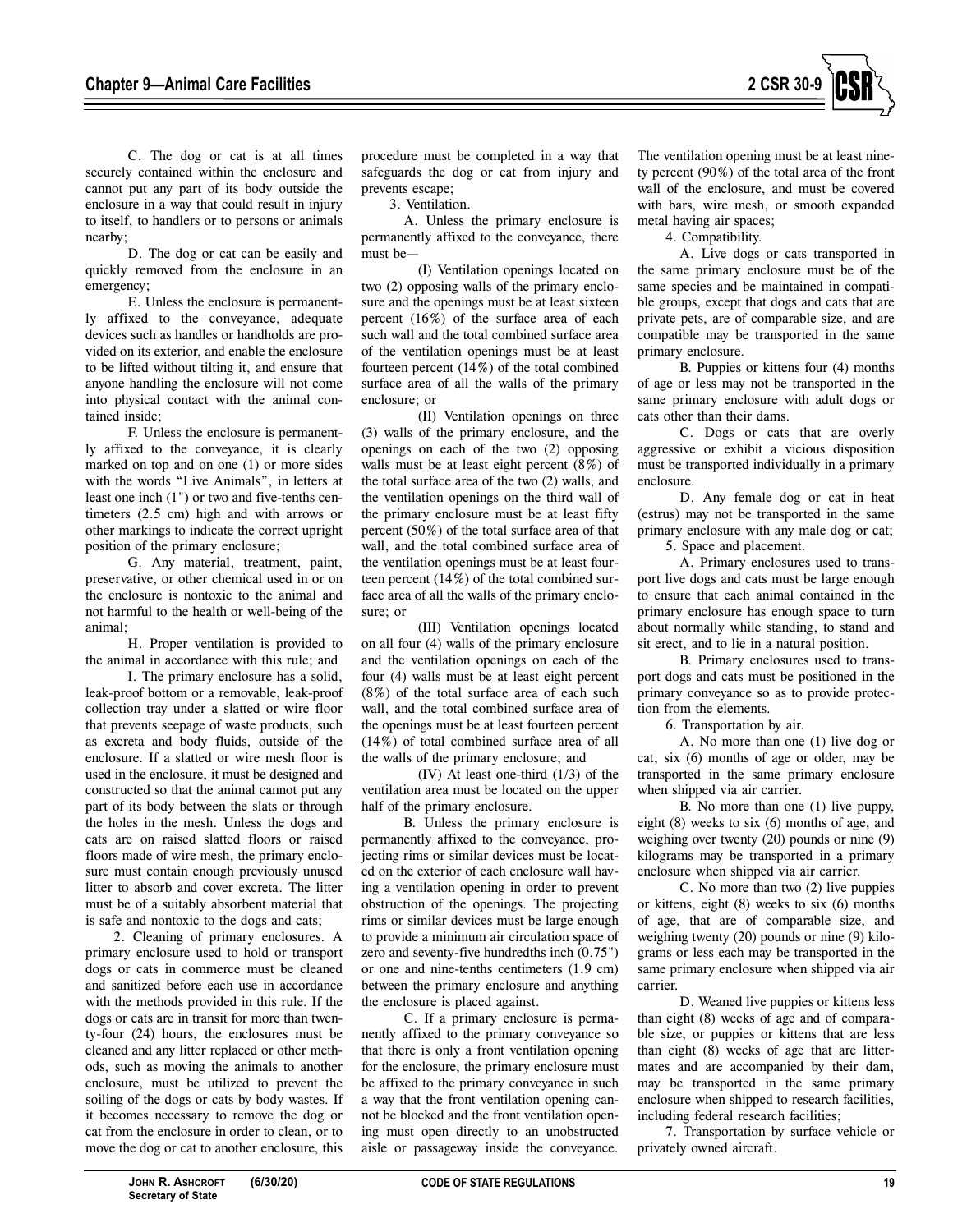A. No more than four (4) live dogs or cats, eight (8) weeks of age or older, that are of comparable size, may be transported in the same primary enclosure when shipped by surface vehicle (including ground and water transportation) or privately owned aircraft, and only if all other requirements of this section are met.

B. Weaned live puppies or kittens less than eight (8) weeks of age and of comparable size or puppies or kittens that are less than eight (8) weeks of age that are littermates and are accompanied by their dam may be transported in the same primary enclosure when shipped to research facilities, including federal research facilities, and only if all other requirements in this section are met; and

8. Accompanying documents and records. Shipping documents that must accompany shipments of dogs and cats may be held by the operator of the primary conveyance, for surface transportation only or must be securely attached in a readily accessible manner to the outside of any primary enclosure that is part of the shipment, in a manner that allows them to be detached for examination and securely reattached, such as in a pocket or sleeve. Instructions for administration of drugs, medication, and other special care must be attached to each primary enclosure in a manner that makes them easy to notice, to detach for examination, and to reattach securely. Food and water instructions must be attached as required in this rule.

(C) Primary conveyances (motor vehicle, rail, air, and marine).

1. The animal cargo space of primary conveyances used to transport dogs and cats must be designed, constructed, and maintained in a manner that at all times protects the health and well-being of the animals transported in them, ensures their safety and comfort, and prevents the entry of engine exhaust from the primary conveyance during transportation.

2. The animal cargo space must have a supply of air that is sufficient for the normal breathing of all the animals being transported in it.

3. Each primary enclosure containing dogs or cats must be positioned in the animal cargo space in a manner that provides protection from the elements and that allows each dog or cat enough air for normal breathing.

4. During air transportation, dogs and cats must be held in cargo areas that are heated or cooled as necessary to maintain an ambient temperature that ensures the health and well-being of the dogs or cats. The cargo areas must be pressurized when the primary conveyance used for air transportation is not on the ground, unless flying under eight thousand feet (8,000'). Dogs and cats must have adequate air for breathing at all times when being transported.

5. During surface transportation, auxiliary ventilation, such as fans, blowers, or air conditioning, must be used in any animal cargo space containing live dogs or cats when the ambient temperature within the animal cargo space reaches eighty-five degrees Fahrenheit (85°F) or twenty-nine and fivetenths degrees Celsius (29.5°C). Moreover, the ambient temperature may not exceed eighty-five degrees Fahrenheit (85°F) or twenty-nine and five-tenths degrees Celsius  $(29.5\degree C)$  for more than four (4) hours; nor fall below forty-five degrees Fahrenheit (45°F) or seven and two-tenths degrees Celsius (7.2°C) for a period of more than four (4) hours.

6. Primary enclosures must be positioned in the primary conveyance in a manner that allows the dogs and cats to be quickly and easily removed from the primary conveyance in an emergency.

7. The interior of the animal cargo space must be kept clean.

8. Live dogs and cats may not be transported with any material, substance (for example, dry ice), or device in a manner that may reasonably be expected to harm the dogs and cats or cause inhumane conditions.

(D) Food and Water Requirements. This shall not apply to licensees such as boarding kennels or commercial kennels using local services for close proximity or intracity delivery of pets in connection with their normal services.

1. Each dog and cat that is sixteen (16) weeks of age or more must be offered food at least once every twenty-four (24) hours. Puppies and kittens less than sixteen (16) weeks of age must be offered food at least once every twelve (12) hours. These time periods apply to all persons licensed under the ACFA, except carriers and intermediate handlers, who transport dogs and cats in their own primary conveyance, starting from the time the dog or cat was last offered food and potable water before transportation was begun. These time periods apply to carriers and intermediate handlers starting from the date and time stated on the certificate required in this rule. Each dog and cat must be offered food and potable water within four (4) hours before being transported in commerce. Consignors who are subject to the ACFA must certify that each dog and cat was offered food and potable water within the four (4) hours preceding delivery of the dog or cat to a carrier or intermediate handler for transportation in commerce, and must certify

the date and time the food and potable water was offered in accordance with this rule.

2. Any person licensed under the ACFA offering any dog or cat to a carrier or intermediate handler for transportation in commerce must securely attach to the outside of the primary enclosure used for transporting the dog or cat, written instructions for the intransit food and water requirements for a twenty-four (24)-hour period for the dogs and cats contained in the enclosure. The instructions must be attached in a manner that makes them easily noticed and read.

3. Food and water receptacles must be securely attached inside the primary enclosure and placed so that the receptacles can be filled from outside the enclosure without opening the door. Food and water containers must be designed, constructed, and installed so that a dog or cat cannot leave the primary enclosure through the food or water opening.

(E) Care in Transit.

1. Surface transportation (ground and water). Any person subject to the ACFA transporting dogs or cats in commerce must ensure that the operator of the conveyance or a person accompanying the operator, observes the dogs or cats as often as circumstances allow, but not less than once every four (4) hours, to make sure they have sufficient air for normal breathing, that the ambient temperature is within the limits set forth in this rule, and that all applicable transportation standards are complied with. The regulated person must ensure that the operator or person accompanying the operator determines whether any of the dogs or cats are in obvious physical distress and obtains any veterinary care needed for the dogs or cats at the closest available veterinary facility.

2. Air transportation. During air transportation of dogs or cats it is the responsibility of the carrier to observe the dogs or cats as frequently as circumstances allow, but not less than once every four (4) hours if the animal cargo area is accessible during flight. If the animal cargo area is not accessible during flight, the carrier must observe the dogs or cats whenever they are loaded and unloaded and whenever the animal cargo space is otherwise accessible to make sure they have sufficient air for normal breathing, that the animal cargo area meets the heating and cooling requirements of this rule, and that all other applicable standards in 2 CSR 30-9 are being complied with. The carrier must determine whether any of the dogs or cats are in obvious physical distress and arrange for any needed veterinary care as soon as possible.

3. If a dog or cat is obviously ill, injured, or in physical distress, it must not be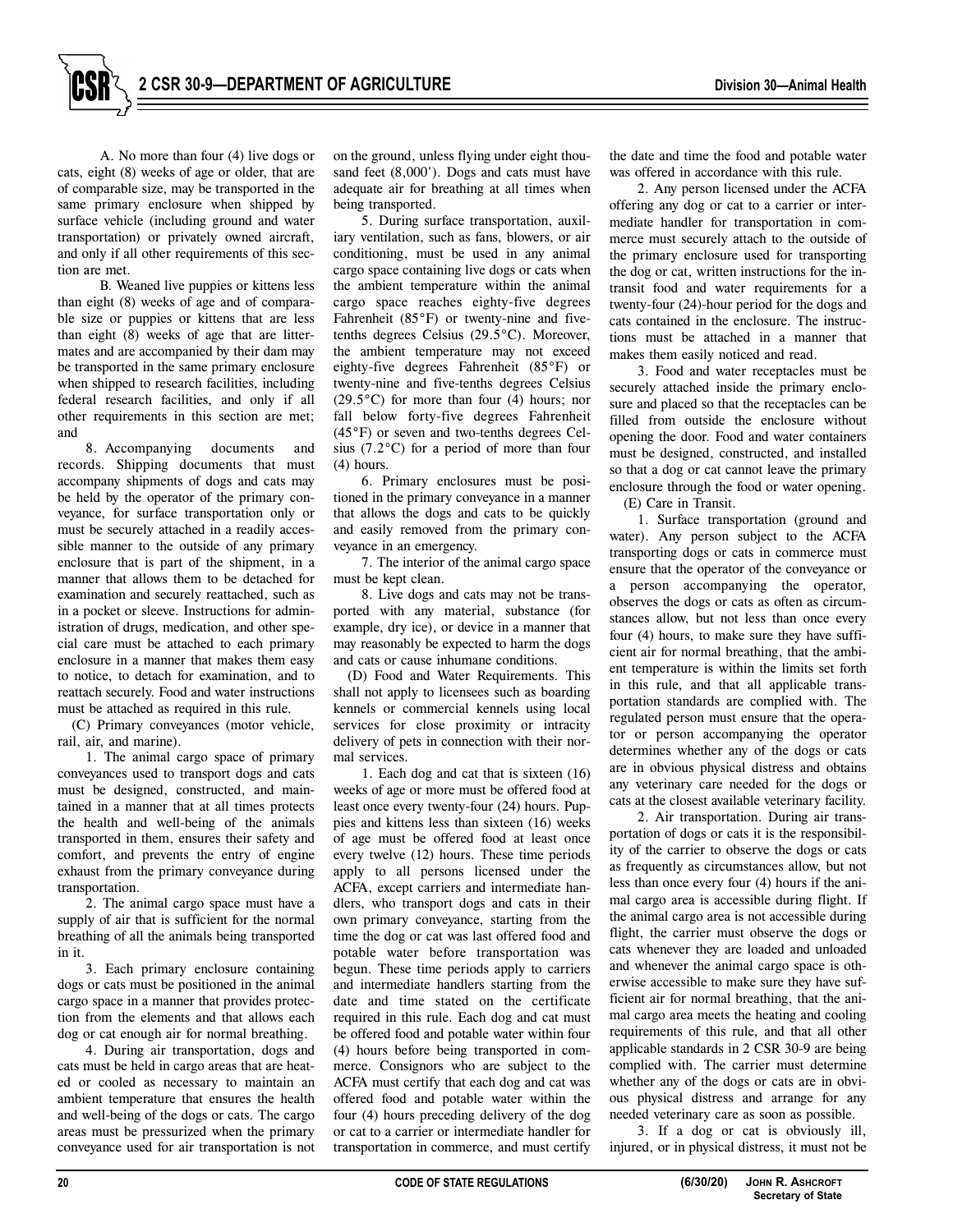

transported in commerce, except to receive veterinary care for the condition.

4. Except during the cleaning of primary enclosures as required in this rule, during transportation in commerce a dog or cat must not be removed from its primary enclosure unless it is placed in another primary enclosure or facility that meets the requirements of this rule.

5. The transportation standards in this rule must be complied with until a consignee takes physical delivery of the dog or cat if the animal is consigned for transportation or until the animal is returned to the consignor.

(F) Terminal Facilities.

1. Placement. Any person subject to the ACFA must not commingle shipments of dogs or cats with inanimate cargo in animal holding areas of terminal facilities.

2. Cleaning, sanitization, and pest control. All animal holding areas of terminal facilities must be cleaned and sanitized in a manner prescribed in this rule, as often as necessary to prevent an accumulation of debris or excreta and to minimize vermin infestation and disease hazards. Terminal facilities must follow an effective program in all animal holding areas for the control of insects, ectoparasites, and birds and mammals that are pests to dogs and cats.

3. Ventilation. Ventilation must be provided in any animal holding area in a terminal facility containing dogs or cats, by means of windows, doors, vents, or air conditioning. The air must be circulated by fans, blowers, or air conditioning so as to minimize drafts, odors, and moisture condensation. Auxiliary ventilation, such as exhaust fans, vents, fans, blowers, or air conditioning must be used in any animal holding area containing dogs and cats, when the ambient temperature is eightyfive degrees Fahrenheit (85 °F) or twentynine and five-tenths degrees Celsius (29.5 °C) or higher.

4. Temperature. The ambient temperature in an animal holding area containing dogs or cats must not fall below forty-five degrees Fahrenheit (45 °F) or seven and two-tenths degrees Celsius (7.2 °C), or rise above eightyfive degrees Fahrenheit (85 °F) or twenty-nine and five-tenths degrees Celsius (29.5 °C) for more than four (4) consecutive hours at any time dogs or cats are present. The ambient temperature must be measured in the animal holding area by the carrier, intermediate handler, or a person transporting dogs or cats who is subject to the ACFA, outside any primary enclosure containing a dog or cat at a point not more than three feet (3') or zero point ninety-one meters (0.91 m) away from an outside wall of the primary enclosure and

approximately midway up the side of the enclosure.

5. Shelter. Any person subject to the ACFA holding a live dog or cat in an animal holding area of a terminal facility must provide the following:

A. Shelter from sunlight and extreme heat. Shade must be provided that is sufficient to protect the dog or cat from the direct rays of the sun; and

B. Shelter from rain or snow. Sufficient protection must be provided to allow the dogs and cats to remain dry during rain, snow, and other precipitation.

6. Duration. The length of time any person subject to the ACFA can hold dogs and cats in animal holding areas of terminal facilities upon arrival is the same as that provided in this rule.

(G) Handling.

1. Any person subject to the ACFA who moves (including loading and unloading) dogs or cats within, to, or from the animal holding area of a terminal facility or a primary conveyance must do as quickly and efficiently as possible and must provide the following during movement of the dog or cat:

A. Shelter from sunlight and extreme heat. Sufficient shade must be provided to protect the dog or cat from the direct rays of the sun. The dog or cat must not be exposed to an ambient air temperature above eightyfive degrees Fahrenheit (85°F) or twentynine and five-tenths degrees Celsius (29.5°C) for a period of more than forty-five (45) minutes while being moved to or from a primary conveyance or a terminal facility. The temperature must be measured in the manner provided in this rule;

B. Shelter from rain and snow. Sufficient protection must be provided to allow the dogs and cats to remain dry during rain, snow, and other precipitation; and

C. Transporting devices on which live dogs or cats are placed to move them must be covered to protect the animals when outdoor temperature falls below fifty degrees Fahrenheit (50°F) or ten degrees Celsius (10°C). The dogs or cats must not be exposed to an ambient temperature below forty-five degrees Fahrenheit (45°F) or seven and two-tenths degrees Celsius (7.2°C) for a period of more than forty-five (45) minutes unless they are accompanied by a certificate of acclimation to lower temperatures as provided in this rule. The temperature must be measured in the manner provided in this rule.

2. Any person handling a primary enclosure containing a dog or cat must use care and must avoid causing physical harm or distress to the dog or cat.

A. A primary enclosure containing a live dog or cat must not be placed on unattended conveyor belts or on elevated conveyor belts, such as baggage claim conveyor belts and inclined conveyor ramps that lead to baggage claim areas, at any time; except that a primary enclosure may be placed on inclined conveyor ramps used to load and unload aircraft if an attendant is present at each end of the conveyor belt.

B. A primary enclosure containing a dog or cat must not be tossed, dropped, or needlessly tilted and must not be stacked in a manner that may reasonably be expected to result in its falling. It must be handled and positioned in a manner that written instructions and arrows on the outside of the primary enclosure indicate.

3. This section applies to movement of a dog or cat from primary conveyance, within a primary conveyance or terminal facility, and to or from a terminal facility or a primary conveyance.

*AUTHORITY: sections 273.344 and 273.346, RSMo 2016.\* Original rule filed Jan. 13, 1994, effective Aug. 28, 1994. Amended: Filed Nov. 30, 1995, effective July 30, 1996. Emergency amendment filed July 11, 2011, effective July 21, 2011, expired Feb. 23, 2012. Amended: Filed July 22, 2011, effective Jan. 30, 2012. Amended: Filed Jan. 21, 2016, effective Aug. 30, 2016. Amended: Filed Nov. 25, 2019, effective July 30, 2020.* 

*\*Original authority: 273.344, RSMo 1992 and 273.346, RSMo 1992.* 

# **2 CSR 30-9.040 Large Carnivore Act Definitions**

*PURPOSE: This rule defines terms used in licensing, operating, and inspecting large carnivore facilities.* 

*PUBLISHER'S NOTE: The secretary of state has determined that the publication of the entire text of the material which is incorporated by reference as a portion of this rule would be unduly cumbersome or expensive. This material as incorporated by reference in this rule shall be maintained by the agency at its headquarters and shall be made available to the public for inspection and copying at no more than the actual cost of reproduction. This note applies only to the reference material. The entire text of the rule is printed here.* 

(1) The terms defined in sections 578.600 to 578.624, RSMo, in addition to other relative terms pertaining to large carnivores, will be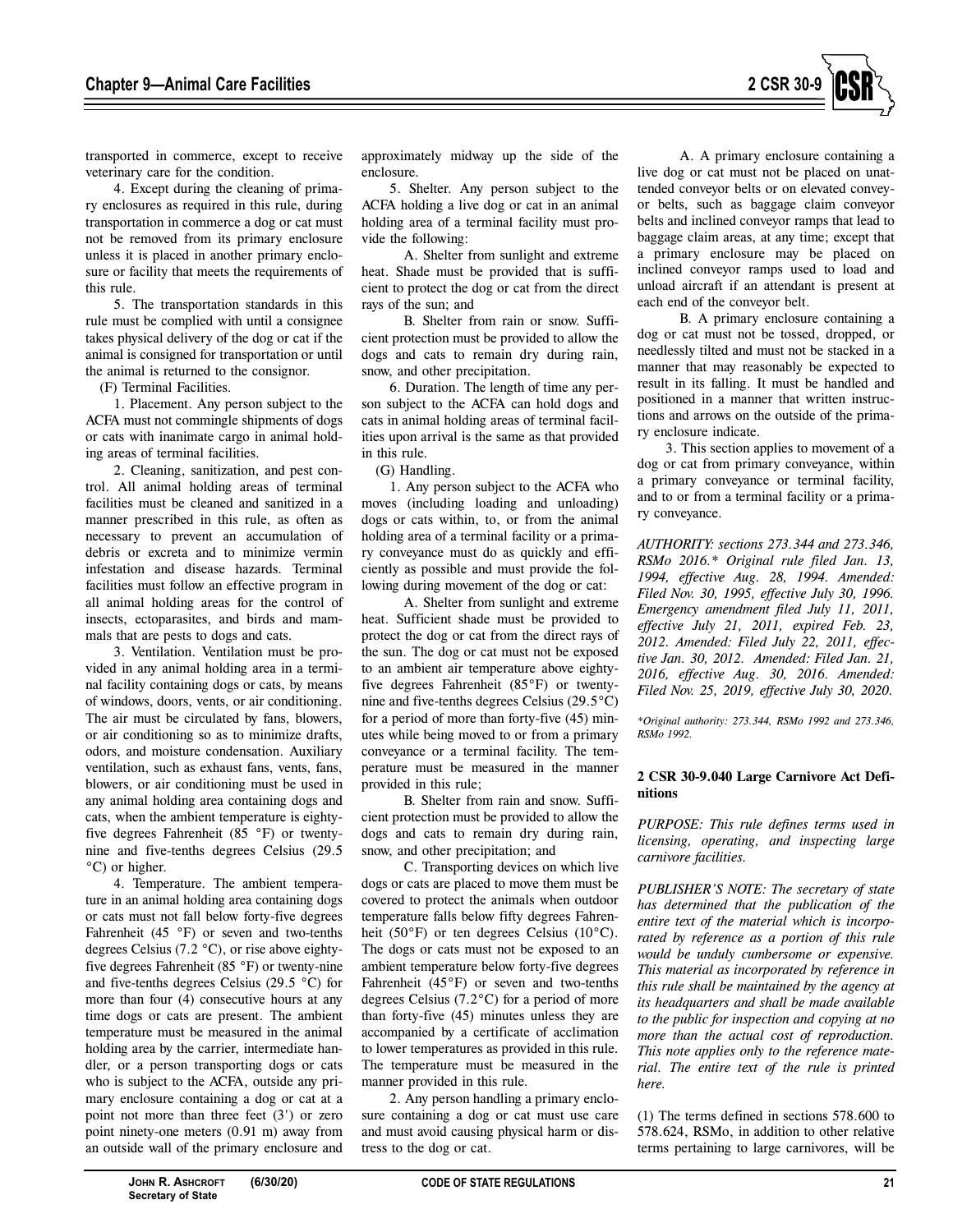applied for use in 2 CSR 30-9.040 and 2 CSR 30-9.050.

(2) Definitions. As used in 2 CSR 30-9.040 and 2 CSR 30-9.050, the following terms shall mean:

(A) Adequate diet, a diet which is balanced to meet the dietary requirements, both nutritional and caloric, to maintain the health status and meet the needs of the species and age of each animal;

(B) Adequate housing, a facility which provides for sanitary conditions, protection from extreme weather conditions, and proper ventilation and meets the space requirement as defined by the regulations of the United States Department of Agriculture (USDA);

(C) Attending veterinarian, a qualified veterinarian who has a written agreement to perform services for the licensee;

(D) Breeding, to mate adult large carnivores for the purpose of producing offspring;

(E) Circus, an incorporated, class C licensee that is licensed as defined by Title 9, *Code of Federal Regulations*, Part 1, published annually in January, herein incorporated by reference and made a part of this rule, as published by the United States Superintendent of Documents, 732 N Capital Street NW, Washington, DC 20402-0001, phone: toll free (866) 512-1800, DC area (202) 512- 1800, website: http://bookstore.gpo.gov, that is temporarily in this state, and that offers skilled performances by live animals, clowns, and acrobats for public entertainment. This rule does not incorporate any later amendments or additions:

(F) Department, the Missouri Department of Agriculture (MDA);

(G) Director, the Director of Agriculture for Missouri;

(H) Division, the Division of Animal Health of the Missouri Department of Agriculture;

(I) Electronic identification device, an implantable device meeting ISO 11784/11785 standards and containing a fifteen (15)-digit number with an RF frequency of 134.2 Hz.;

(J) Facility, an indoor or outdoor cage, pen, or similar enclosure where a large carnivore is kept;

(K) Facility permit, the authorization obtained from the MDA which allows you to own and/or breed large carnivore(s);

(L) Humane killing, euthanasia must be in compliance with the American Veterinary Medical Association Recommended Methods of Euthanasia, unless a human life is at risk;

(M) Inspector, an individual employed by the Missouri Department of Agriculture or designated by the state veterinarian;

(N) Large carnivore, either of the follow-

ing:

1. Any of the following large cats of the *Felidae* family that are nonnative to Missouri held in captivity: tiger, lion, jaguar, leopard, snow leopard, clouded leopard, and cheetah, including a hybrid cross with such cat, but excluding any unlisted nonnative cat, or any common domestic or house cat; or

2. A bear of a species that is nonnative to this state and held in captivity;

(O) Licensee, an individual who has been granted a permit under the large carnivore facility regulations;

(P) Livestock, the same meaning as such term is defined in section 267.565, RSMo;

(Q) Movement permit, the authorization obtained from the MDA which allows you to transport large carnivore(s);

(R) Ownership, to possess, keep, or control a large carnivore or supervise or provide for the care and feeding of a large carnivore, including any activity relating to confining, handling, breeding, transporting, or exhibiting the large carnivore;

(S) Qualified veterinarian, a veterinarian licensed to practice veterinary medicine under Chapter 340, RSMo, under the jurisdiction of the Missouri Veterinary Medical Board;

(T) Research facility, a federal research facility as defined by Title 9, *Code of Federal Regulations*, Part 1, published annually in January, herein incorporated by reference and made a part of this rule, as published by the United States Superintendent of Documents, 732 N Capital Street NW, Washington DC, 20402-0001, phone: toll free (866) 512-1800, DC area (202) 512-1800, website: http://bookstore.gpo.gov, or a facility required to be registered by USDA pursuant to Title 9, *Code of Federal Regulations*, Part 1. This rule does not incorporate any later amendments or additions;

(U) State veterinarian, the Director of the Animal Health Division of the Department of Agriculture; and

(V) Transport, to move a large carnivore from one (1) location to another.

*AUTHORITY: section 578.600, RSMo Supp. 2010.\* Original rule filed June 23, 2011, effective Jan. 30, 2012.* 

*\*Original authority: 578.600, RSMo 2010.* 

#### **2 CSR 30-9.050 Large Carnivore Act Permit and Standards**

*PURPOSE: This rule sets forth the standards and requirements for the permitting and operation of large carnivore facilities.* 

*PUBLISHER'S NOTE: The secretary of state has determined that the publication of the entire text of the material which is incorporated by reference as a portion of this rule would be unduly cumbersome or expensive. This material as incorporated by reference in this rule shall be maintained by the agency at its headquarters and shall be made available to the public for inspection and copying at no more than the actual cost of reproduction. This note applies only to the reference material. The entire text of the rule is printed here.*

(1) Application for Permits and Conditions for Issuing.

(A) Any individual possessing and/or breeding large carnivore(s) shall obtain a permit from the Missouri Department of Agriculture (MDA).

1. A large carnivore and facility permit application form must be completed and submitted to MDA.

2. Fee must be paid in full.

3. One (1) large carnivore permit is required for each large carnivore.

4. The facility must be inspected by an inspector prior to obtaining a facility permit and annually thereafter.

5. The large carnivore and facility permit must be renewed on an annual basis prior to the expiration date.

6. Licensee is responsible for renewing permits and submitting a renewal form.

7. The permit must be obtained within thirty (30) days prior to acquiring a large carnivore.

(B) The licensee must—

1. Be at least twenty-one (21) years of age;

2. Have not been found guilty, or pled guilty to, a violation of any state or local law prohibiting neglect or mistreatment of any animal or, within the previous ten (10) years, any felony;

3. Inform the local law enforcement agencies by written notification that you have obtained a large carnivore permit;

4. Have each large carnivore microchipped, or the procedure supervised, by a licensed veterinarian.

A. The microchip number and a description of the large carnivore must be maintained for the duration of ownership and for five (5) years post transfer of ownership.

B. The microchip record must be maintained for one (1) year after the large carnivore is deceased.

C. The microchip record must be available to MDA or designated authority upon request within twenty-four (24) hours; and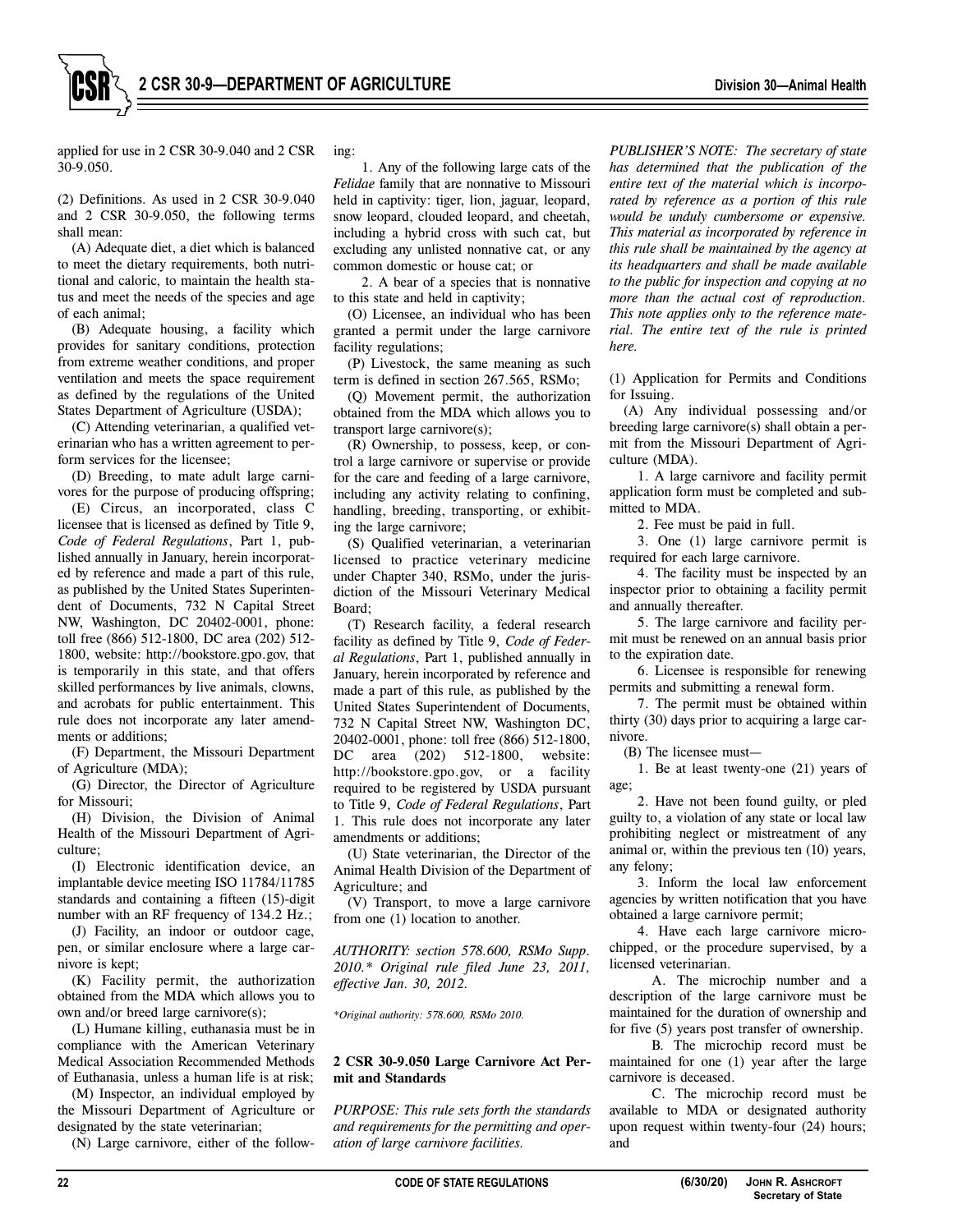

5. Maintain health and ownership records of the large carnivore(s) for the life of the large carnivore(s).

A. The records must list the description and microchip number of each large carnivore.

B. The records must document any veterinary services, i.e., physical exams, treatments, euthanasia, etc.

C. The records must document the name, address, and contact information for any transfer of ownership, i.e., sales and purchases.

D. The records must document any natural additions.

E. The MDA must be notified within seven (7) working days of any change in inventory.

F. The records must be available to MDA or designated authority upon request within twenty-four (24) hours.

G. The records must be kept for one (1) year after the death or five (5) years after the transfer of ownership of any large carnivore.

(C) The licensee shall pay the large carnivore permit fee to the Department of Agriculture.

1. An initial fee of two hundred fifty dollars (\$250) per large carnivore with a maximum of two thousand five hundred dollars (\$2,500) assessed per facility will be assessed for the first permit.

2. A renewal fee of one hundred dollars (\$100) per large carnivore will be assessed annually provided the renewal is made prior to lapse of the previous permit.

(D) The licensee must provide the department the following information prior to receiving an initial/renewal permit and must notify the department of any changes within thirty (30) days, unless a shorter time period is noted:

1. Name, address, telephone, and any pertinent contact information of the permit holder and the address where each large carnivore will be kept;

2. Name and address of the attending veterinarian;

3. Microchip identification number, manufacturing information, and name and address of the veterinarian inserting the microchip;

4. Provide proof of liability insurance of not less than two hundred fifty thousand dollars (\$250,000);

5. Provide a Disaster Response and Evacuation Plan;

6. A complete annual inventory of each large carnivore which includes:

A. Number of large carnivores according to species;

B. The manufacturer and manufacturer's number of the electronic device implanted in each large carnivore. The name and address of the veterinarian who placed the microchip;

C. The location of each large carnivore. The licensee must notify the department within ten (10) business days of a change of address or location where the large carnivore is kept;

D. A digital color photograph of each of the large carnivores;

E. The approximate age, sex, color, weight, scars, and any distinguishing marks of each large carnivore; and

F. Any additions or deletions to the group which must reconcile with previous inventory.

(2) The attending veterinarian must agree to the following:

(A) Provide a written summary of the physical examination and documentation of any veterinary services provided to the licensee;

(B) Place a microchip and provide information about the manufacturer;

(C) Provide a health certificate when required for transport;

(D) Collect the appropriate sample for deoxyribonucleic acid (DNA) registration; and

(E) Sign a veterinary care agreement form.

(3) The licensee must agree to the following: (A) Notification of any death of the large carnivore to the department within ten (10) working days—

1. Report microchip identification number to the department;

2. Provide a description (age, color, sex, etc.) of the deceased carnivore; and

3. Provide a necropsy report if a necropsy was performed to determine the cause of death;

(B) If a large carnivore escapes or is released, immediately notify law enforcement and the department via telephone and follow up with a written statement explaining the circumstances and action taken within five (5) working days.

(C) Confine the large carnivore(s) in a primary enclosure as required by the department on the licensee's premises. The licensee must not allow any large carnivore(s) outside of the primary enclosure post weaning unless the large carnivore is moved pursuant to any of the following:

1. To receive veterinary care from the attending veterinarian;

2. To comply with the directions of the department or law enforcement officials; or

3. To transfer ownership and possession of the large carnivore(s), pending prior approval by the department; and

(D) Comply with all state regulations and federal regulations as defined by Title 9, *Code of Federal Regulations,* Part 1, published annually in January, herein incorporated by reference and made a part of this rule, as published by the United States Superintendent of Documents, 732 N Capital Street NW, Washington, DC 20402-0001, phone: toll free (866) 512-1800, DC area (202) 512- 1800, website: http://bookstore.gpo.gov., regarding housing and transportation. This rule does not incorporate any later amendments or additions.

1. Any person transporting a large carnivore must acquire a health certificate and a movement permit and be in compliance with state regulations and USDA requirements.

2. The facilities and standards of care must be in compliance with USDA standards.

(4) If the licensee is no longer able to care for the large carnivore(s), all of the following apply:

(A) The licensee must notify the department, stating the planned disposition of the large carnivore(s);

(B) The licensee must dispose of the large carnivore(s) by transferring ownership and possession to another permit holder, upon prior approval by the department, or providing for its destruction by euthanasia as required by the department; and

(C) The disposal of the large carnivore must be documented by an employee of the department, law enforcement officer, or attending veterinarian.

(5) The following are not required to obtain a permit for possessing, breeding, or transporting large carnivore(s):

(A) An animal control shelter or animal protection shelter that is providing temporary care to a large carnivore for ninety (90) days or less and has proper facilities to handle the large carnivore;

(B) A law enforcement officer or inspector acting under the "Large Carnivore Act";

(C) A veterinarian temporarily in possession of a large carnivore to provide veterinary care for or humanely euthanize the large carnivore;

(D) A circus;

(E) The University of Missouri-College of Veterinary Medicine;

(F) A zoological park that is a part of a district created under Chapter 184, RSMo; or

(G) Class C licensee under 9 CFR 1.1 that meets the conditions described in section 578.620, RSMo.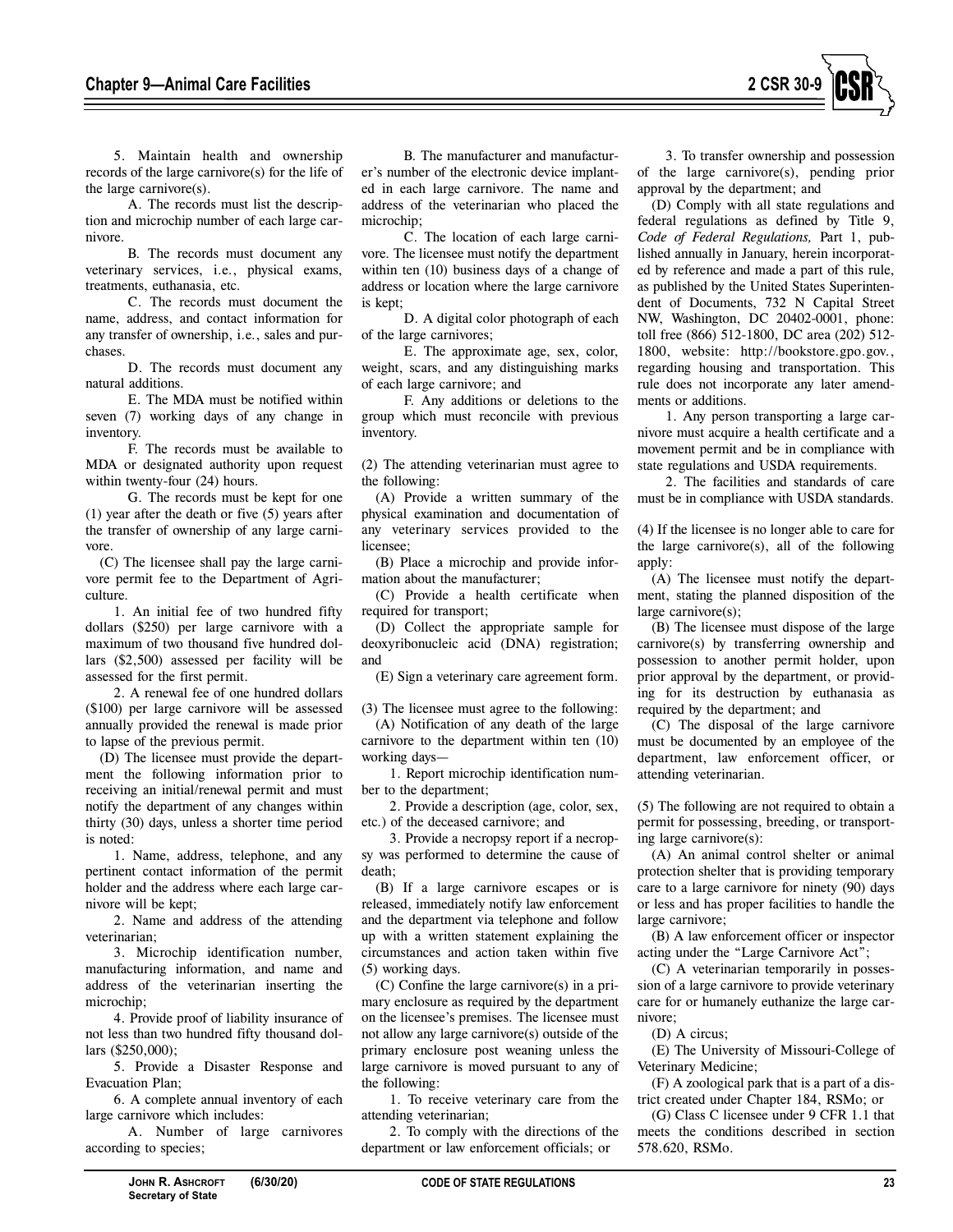

*AUTHORITY: section 578.600, RSMo Supp. 2010.\* Original rule filed June 23, 2011, effective Jan. 30, 2012.* 

*\*Original authority: 578.600, RSMo 2010.* 

#### **2 CSR 30-9.100 Eurasian, Russian, and Captured Feral Swine Facility Act Definitions**

*PURPOSE: This rule defines terms used in licensing, operating, and inspecting feral swine facilities.* 

(1) The terms defined in sections 267.010– 267.730, RSMo, in addition to other relative terms pertaining to feral swine, will be applied for use in 2 CSR 30-9.100 and 2 CSR 30-9.110.

(2) Definitions. As used in 2 CSR 30-9.100 and 2 CSR 30-9.110, the following terms shall mean:

(A) Adequate diet, a diet which is balanced to meet the dietary requirements, both nutritional and caloric, to maintain the health status and meet the needs of the species and age of each animal;

(B) Attending veterinarian, a qualified veterinarian who has a written agreement to perform services for the licensee;

(C) Department, the Missouri Department of Agriculture (MDA);

(D) Director, the Director of Agriculture for Missouri;

(E) Division, the Division of Animal Health of the Missouri Department of Agriculture;

(F) Facility, an indoor or outdoor cage, pen, or similar enclosure where feral swine are kept;

(G) Facility permit, the authorization obtained from the MDA which allows you to own or breed feral swine;

(H) Feral swine is defined as any of the following:

1. Swine that are free roaming without any identifiable owner;

2. Russian or Eurasian swine; or

3. Javelinas and peccaries;

(I) Humane killing, euthanasia must be in compliance with the American Veterinary Medical Association Recommended Methods of Euthanasia, unless a human life is at risk;

(J) Inspector, an individual employed by the Missouri Department of Agriculture or designated by the state veterinarian;

(K) Licensee, an individual who has been granted a permit under the feral swine facility regulations;

(L) Livestock, the same meaning as such term is defined in section 267.565, RSMo;

(M) Movement permit, the authorization obtained from the MDA which allows you to transport feral swine;

(N) Qualified veterinarian, a veterinarian licensed to practice veterinary medicine under Chapter 340, RSMo, under the jurisdiction of the Missouri Veterinary Medical Board; and

(O) State veterinarian, Director of the Animal Health Division of the Department of Agriculture.

*AUTHORITY: section 270.260, RSMo Supp. 2011.\* Original rule filed June 23, 2011, effective Feb. 29, 2012.* 

*\*Original authority: 270.260, RSMo 2002, amended 2010.* 

## **2 CSR 30-9.110 Feral Swine Confinement Permit and Standards**

*PURPOSE: This rule sets forth the standards and requirements for the permitting and operation of feral swine facilities.* 

(1) Application for Permits and Conditions for Issuing.

(A) Any individual possessing, breeding, or transporting feral swine shall obtain a permit from the Missouri Department of Agriculture.

1. A facility permit application form must be completed and submitted to the department.

2. Fee must be paid in full.

3. One (1) permit is required for each location containing feral swine.

4. Permit must be renewed on an annual basis prior to the expiration date.

5. Licensee is responsible for renewing license and submitting a renewal form.

6. The permit must be obtained within thirty (30) days prior to acquiring feral swine.

7. The licensee must meet all interstate and intrastate movement requirements (2 CSR 30).

8. The licensee must have brucellosis and pseudorabies testing in accordance with the requirements of a validated and qualified herd.

(B) The licensee must—

1. Be at least twenty-one (21) years of age;

2. Have not been found guilty, or pled guilty to, a violation of any state or local law prohibiting neglect or mistreatment of any animal or, within the previous ten (10) years, any felony;

3 Officially identify each animal and record identification.

A. The identification records must be maintained during ownership—

(I) One (1) year after the animal is deceased; or

(II) Five (5) years after post transfer of ownership to another party or individual.

B. The identification records must be available to the department or designated authority upon request within twenty-four (24) hours; and

4. Maintain health and ownership records of the feral swine.

A. The records must document any veterinary services, i.e., physical exams, treatments, euthanasia, etc.

B. The records must document the name, address, and contact information for any transfer of ownership, i.e., sales and purchases.

C. The records must document any natural additions.

D. The department must be notified within seven (7) working days of any change in inventory, except natural additions.

E. The records must be available to the department or designated authority upon request within twenty-four (24) hours.

F. The records must be kept for one (1) year after the death or five (5) years after the transfer of ownership of any feral swine.

(C) The licensee shall pay the facility permit fee to the Department of Agriculture.

1. An initial fee of two thousand five hundred dollars (\$2,500) will be assessed for the first permit.

2. A renewal fee of five hundred dollars (\$500)/feral swine permit will be assessed annually provided the renewal is made prior to lapse of the previous permit.

(D) The licensee must provide the department the following information prior to receiving an initial/renewal facility permit and must notify the department of any changes within thirty (30) days, unless a shorter time period is noted:

1. Name, address, telephone number, and any pertinent contact information of the permit holder and the physical address or GPS coordinates of each facility where feral swine are kept;

2. Name and address of the attending veterinarian;

3. A complete annual inventory of feral swine which includes:

A. Number of feral swine (indicate species if warranted);

B. Age and gender of each individual;

C. Official identification of each individual;

D. The location of the feral swine facility. The permit holder must notify the